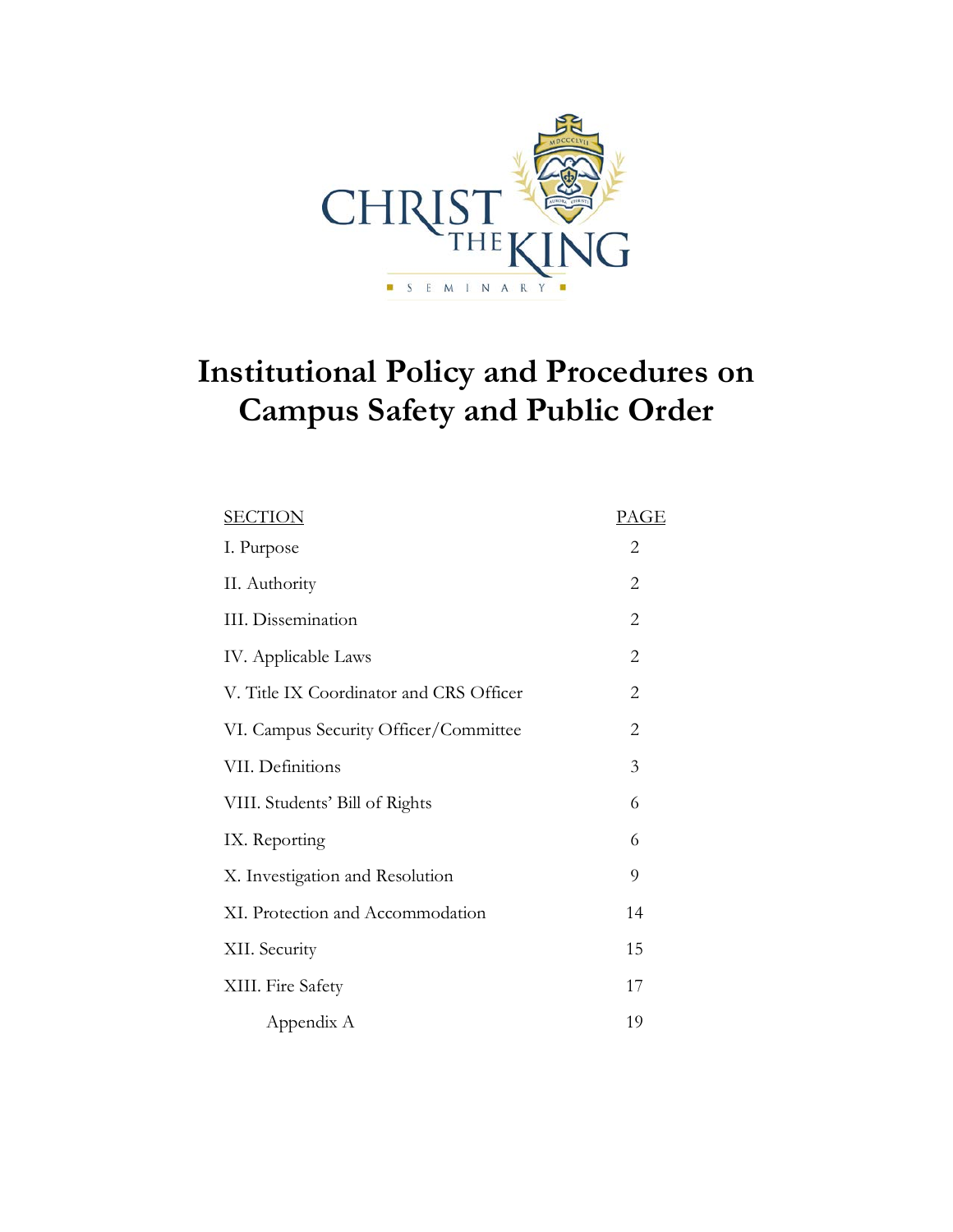# **I. Purpose**

Christ the King Seminary ("CKS" or "Seminary") is fully committed to ensuring that its campus is a place where everyone is able to feel secure in their physical safety and their emotional well-being. To that end, CKS will not tolerate sexual misconduct – including sexual contact, sexual harassment and sexual violence – domestic violence, dating violence, stalking, or the violating of statutory law (offence and/or crime).

# **II. Authority**.

The Trustees of Christ the King Seminary have adopted this written policy for the maintenance of safety and public order on campus and any other properties used for educational or formational purposes, and for the enforcement thereof. This policy applies to all students, clients, employees, and to other members of the CKS community, including contractors, consultants, and vendors doing business or providing services to CKS.

# **III. Dissemination**.

A copy of this policy will be included in the Faculty, Employee, Seminarian and Graduate Student Handbooks which are given to all employees and students enrolled at Christ the King Seminary and shall be deemed to be part of the by-laws of all organizations operating on campus, which organizations shall review annually with the individuals affiliated with such organizations.

# **IV. Title IX Coordinator and CRC Officer**

The Seminary's Title IX Coordinator also serves as the Civil Rights Compliance Officer. The Title IX Coordinator is responsible for implementing and monitoring compliance with this policy on behalf of the Seminary. This includes coordination of training, education, communications, and administration and investigation of any complaint, alleged violation and/or grievance procedures for the handling of suspected or alleged violations of this policy. The Title IX Coordinator is Rev. Patrick Melfi and can be reached at 711 Knox Road, East Aurora, New York at (716) 805-1412 or via e-mail at pmelfi@cks.edu.

# **V. Campus Safety Officer/Campus Security Committee**.

The Seminary does not maintain its own campus security or law enforcement department.

The Seminary encourages the accurate and prompt reporting of all crimes and suspicious activity to the campus safety officer, or his designee, and/or the East Aurora Police Department (716-652-1111).

The president will annually appoint a campus safety officer and may appoint an advisory committee on campus security. The current campus safety officer is Rev. Patrick Melfi. The campus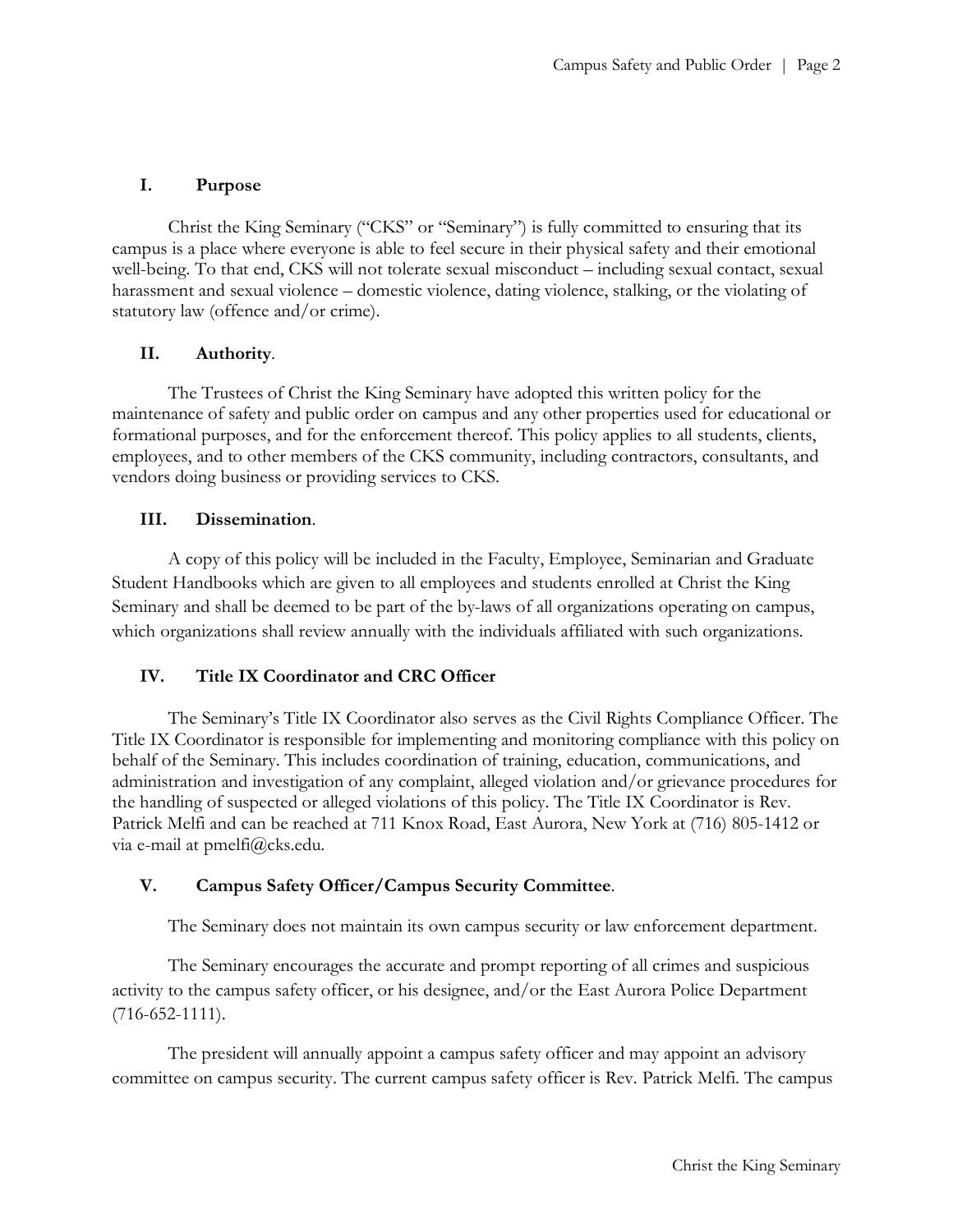safety officer and/or committee shall annually review current campus security policies and procedures and make recommendations for their improvements, especially in regards to:

- i. Educating the campus community about sexual assault, personal safety and crime prevention;
- ii. Reporting sexual assaults and dealing with victims during investigations;
- iii. Referring complaints to appropriate authorities;
- iv. Counseling victims; and
- v. Responding to inquiries from concerned persons.

# **VI. Definitions**

Prohibited conduct includes activity which violates federal, state or local law (offence and/or crime), as well as all forms of sexual misconduct, domestic violence, dating violence and stalking.

# *Reporting Individual*

A "reporting individual" shall encompass the terms victim, survivor, complainant, claimant, witness with victim status or a bystander who brings forth a report of a violation.

## *Respondent*

"Respondent" shall mean a person accused of a violation who has entered the Seminary's investigation and adjudication process described in this policy.

## *Accused*

"Accused" shall mean a person accused of a violation who has not yet entered the Seminary's investigation and adjudication process described in this policy.

## *Sexual Misconduct and / or activity*

"Sexual misconduct" is used to describe unwanted or unwelcome conduct of a sexual nature that is committed without affirmative consent, including sexual contact, sexual harassment, and sexual violence. Sexual misconduct may occur between people of the same sex or between people of different sexes.

## *Sexual contact*

"Sexual contact" means the intentional touching, either directly or through the clothing, of the genitalia, anus, groin, breast, inner thigh, or buttocks of any person with intent to abuse, humiliate, harass, degrade, or arouse or gratify the sexual desire of any person.

## *Sexual Harassment*

"Sexual harassment" may consist of repeated actions or may even arise from a single incident if sufficiently extreme. The Reporting Individual and the alleged perpetrator may be of either gender and need not be of different genders. Sexual harassment includes unwelcome sexual advances, requests for sexual favors, and other verbal, nonverbal, or physical conduct of a sexual nature where: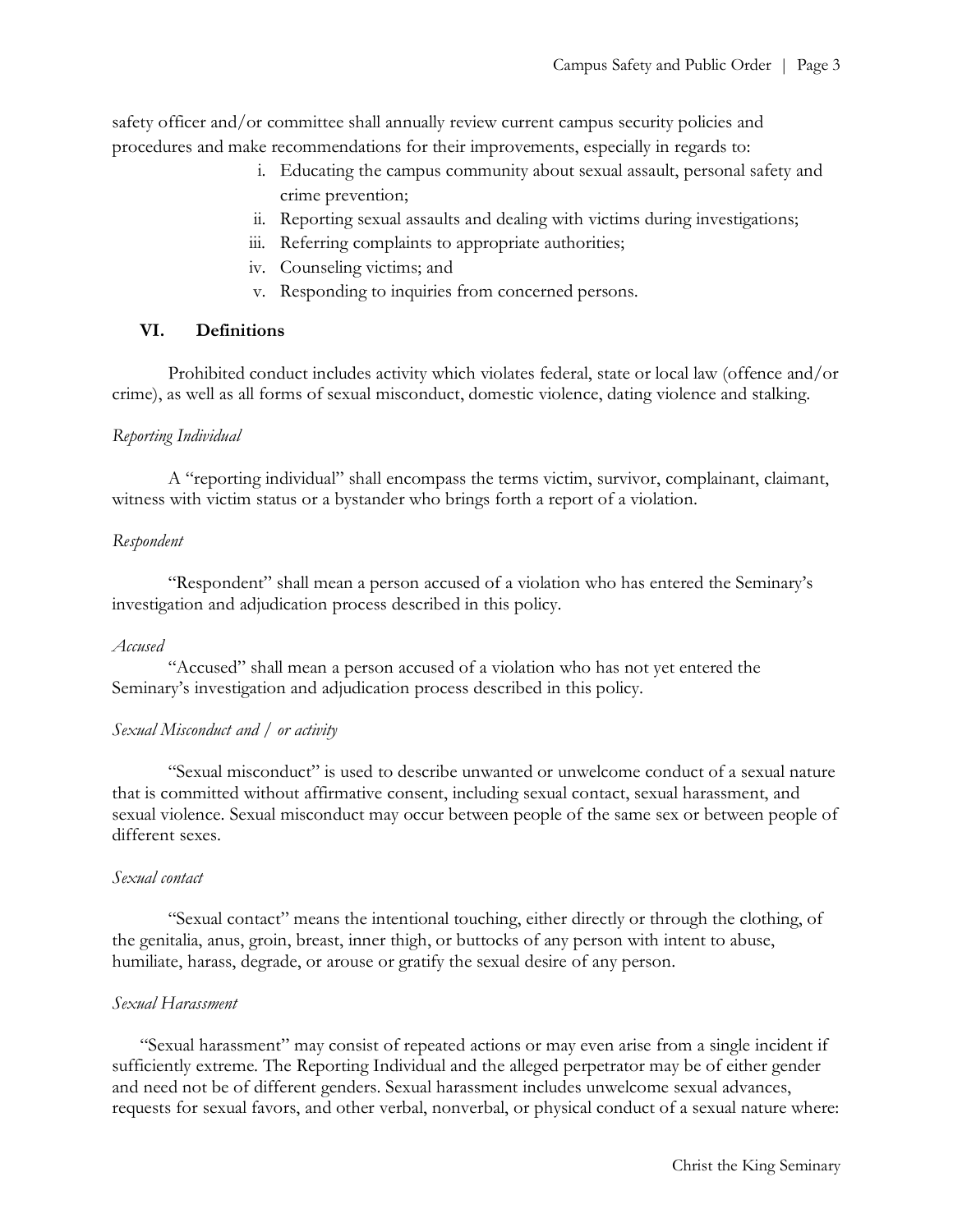- $\triangleright$  submission to such conduct by the individual is made a term or condition of employment or scholastic status, either explicitly or implicitly.
- $\triangleright$  submission to, or rejection of, such conduct by the individual influences personnel or scholastic decisions concerning that individual.
- $\triangleright$  such conduct has the purpose or effect of interfering with the individual's work or academic performance or of creating an intimidating, hostile, or offensive working or scholastic environment for the individual.

Examples of sexual harassment would include:

- 1. Explicit or implicit propositions to engage in sexual activity.
- 2. Comments of a sexual nature, including:
	- $\triangleright$  Sexually explicit statements or questions
	- $\triangleright$  Sexually explicit jokes or anecdotes
	- Remarks of a sexual nature regarding a person's clothing or body
- 3. Inappropriate exposure to sexually-oriented graffiti, pictures, posters or other such materials.
- 4. Physical interference with or restriction of an individual's movements

## *Sexual Violence*

"Sexual violence" includes physical acts perpetrated without consent or when a person is incapable of giving consent. A number of acts fall into the category of sexual violence including, rape, sexual assault, sexual battery, sexual abuse, and sexual coercion.

#### *Sexual Assault*

Actual, attempted or threatened unwanted sexual act, whether by an acquaintance or by a stranger, accomplished (1) against a person's will by means of force (express or implied), violence, duress, menace, fear or fraud, or (2) when a person is incapacitated or unaware of the nature of the act, due to unconsciousness, sleep and/or intoxicating substances.

## *Affirmative Consent*

"Affirmative consent" is a knowing, voluntary, and mutual decision among all participants to engage in sexual activity. Consent can be given by words or actions, as long as those words or actions create clear permission regarding willingness to engage in the sexual activity. Silence or lack of resistance, in and of itself, does not demonstrate consent. The definition of consent does not vary based upon a participant's sex, sexual orientation, gender identity, or gender expression.

Here are some important points to keep in mind with respect to affirmative consent:

 $\triangleright$  Consent to any sexual act or prior consensual sexual activity between or with any party does not necessarily constitute consent to any other sexual act.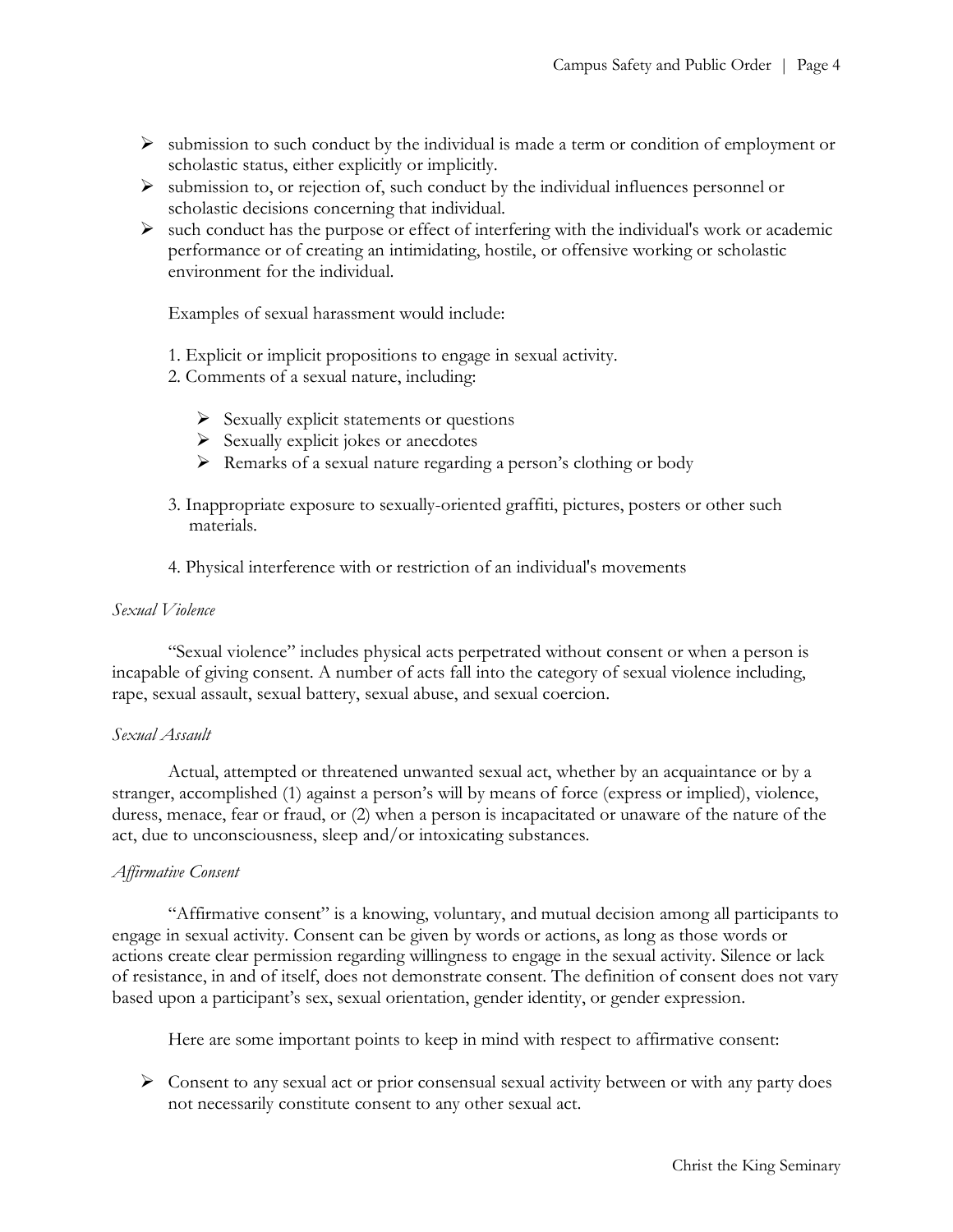- $\triangleright$  Consent is required regardless of whether the person initiating the act is under the influence of drugs and/or alcohol.
- $\triangleright$  Consent may be initially given but withdrawn at any time.
- $\triangleright$  Consent cannot be given when a person is incapacitated, which occurs when an individual lacks the ability to knowingly choose to participate in sexual activity. Incapacitation may be caused by the lack of consciousness or being asleep, being involuntarily restrained, or if an individual otherwise cannot consent. Depending on the degree of intoxication, someone who is under the influence of alcohol, drugs, or other intoxicants may be incapacitated and therefore unable to consent. Minors who cannot consent under New York's laws covering age of consent are considered incapacitated.
- $\triangleright$  Consent cannot be given when it is the result of coercion, intimidation, force, or threat of harm.
- $\triangleright$  When consent is withdrawn or can longer be given, sexual activity must stop.

## *Domestic Violence*

A felony or misdemeanor crime of violence committed (a) by a current or former spouse or intimate partner of the victim; (b) by a person with whom the victim shares a child in common; (c) by a person who is cohabitating with, or has cohabitated with, the victim as a spouse or intimate partner; (d) by a person similarly situated to a spouse of the victim under the domestic or family violence laws of the jurisdiction in which the crime of violence occurred; or (e) by any other person against an adult or youth victim who is protected from that person's acts under the domestic or family violence laws of the jurisdiction in which the crime of violence occurred.

## *Dating Violence*

"Dating violence" means violence committed by a person:

- $\triangleright$  who is, or has been, in a social relationship of a romantic or intimate nature with the victim; and
- $\triangleright$  where the existence of such a relationship shall be determined based on a consideration of the following factors:
	- 1. the length of the relationship
	- 2. the type of relationship
	- 3. the frequency of interaction between the persons involved in the relationship.

#### *Stalking*

"Stalking" occurs when a person intentionally, and for no legitimate purpose, engages in a course of conduct directed at a specific person, while he/she knows or reasonably should know that such conduct:

- $\triangleright$  is likely to cause reasonable fear of material harm to the physical health, safety or property of such person, a member of such person's immediate family or a third party with whom such person is acquainted; or
- $\triangleright$  causes material harm to the mental or emotional health of such person, where such conduct consists of following, telephoning or initiating communication or contact with such person, a member of such person's immediate family or a third party with whom such person is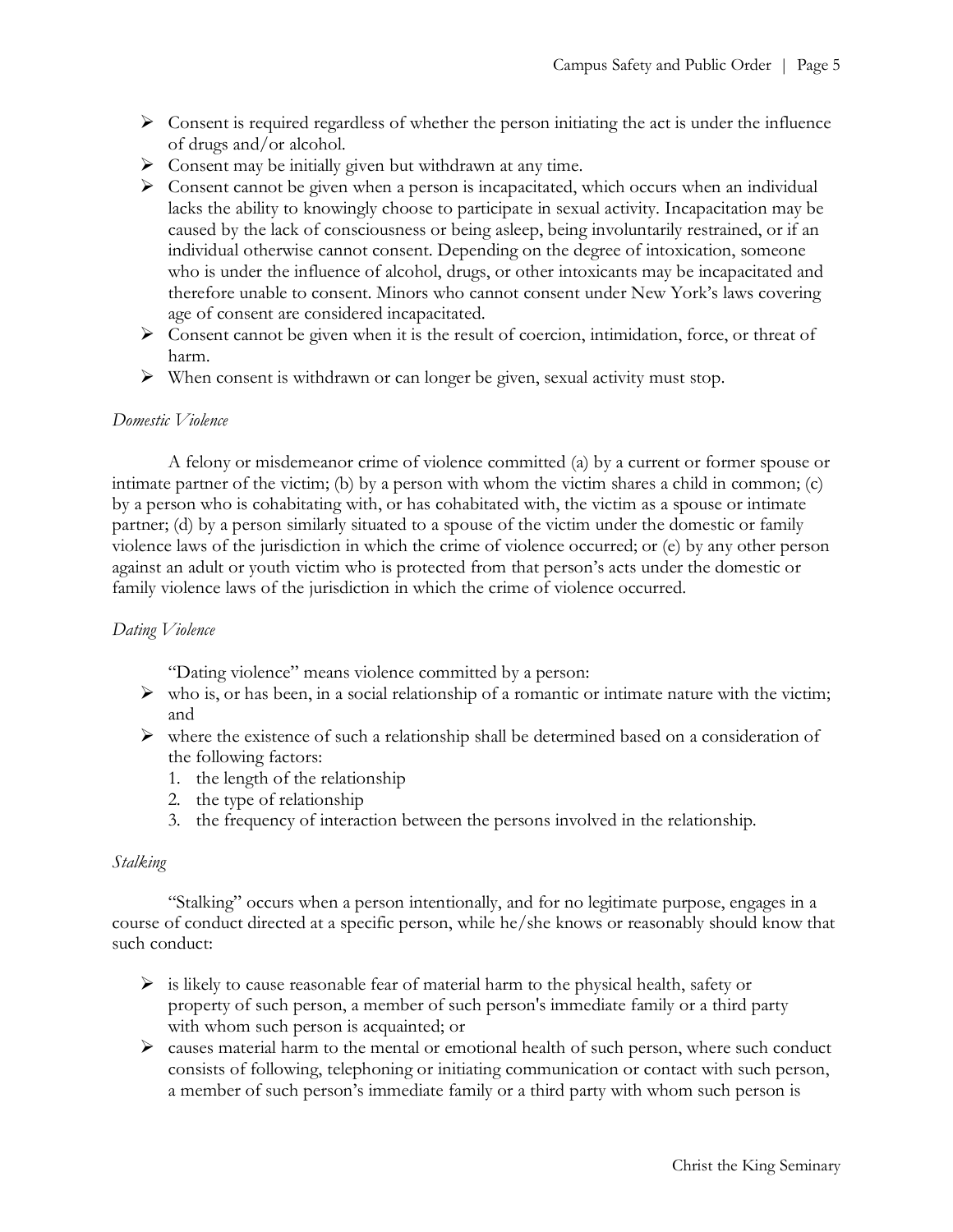acquainted, and the actor was previously clearly informed to cease that conduct; or

 $\triangleright$  is likely to cause such person to reasonably fear that his or her employment, business or career is threatened, where such conduct consists of appearing, telephoning or initiating communication or contact at such person's place of employment of business, and the actor was precisely clearly informed to cease that conduct.

# **VII. Students' Bill of Rights**

This Bill of Rights will be distributed annually to students, made available on the Seminary's website, posted in campus residence halls and campus centers, and shall include links or information to file a report and seek a response.

CKS is committed to providing options, support and assistance to students, clients, employees and other members of the CKS community who report incidents of sexual misconduct, domestic violence, dating violence, stalking and/or any other violation of statutory law to ensure that they can continue to participate in Seminary-wide and campus programs, activities, and employment. All Reporting Individuals, regardless of race, color, national origin, religion, creed, age, disability, sex, gender identity or expression, sexual orientation, familial status, military status, criminal conviction, or any other status protected by law, have the following rights, regardless of whether an offence occurs on or off campus:

- 1. Make a report to local law enforcement and/or state police;
- 2. Have disclosures of sexual misconduct, domestic violence, dating violence, and stalking treated seriously;
- 3. Make a decision about whether or not to disclose a crime or violation and participate in the judicial or conduct process and/or criminal justice process free from pressure by the Seminary;
- 4. Participate in a process that is fair, impartial, and provides adequate notice and a meaningful opportunity to be heard;
- 5. Be treated with dignity and to receive from the Seminary courteous, fair, and respectful counseling services;
- 6. Be free from any suggestion that the Reporting Individual is at fault when these crimes and violations are committed, or should have acted in a different manner to avoid such crimes or violations;
- 7. Describe the incident to as few Seminary representatives as practicable and not be required to unnecessarily repeat a description of the incident;
- 8. Be free from retaliation by the Seminary, the accused and/or the respondent, and/or their friends, family and acquaintances within the jurisdiction of the Seminary;
- 9. Access to at least one level of appeal of a determination;
- 10. Be accompanied by an advisor of choice who may assist and advise a Reporting Individual, accused, or respondent throughout any judicial or conduct proceeding including during all meetings and hearings related to such proceeding; and the right to be notified of the outcome of such proceeding; and
- 11. Exercise civil rights and practice of religion without interference by the investigative, criminal justice, or judicial or conduct process of the Seminary.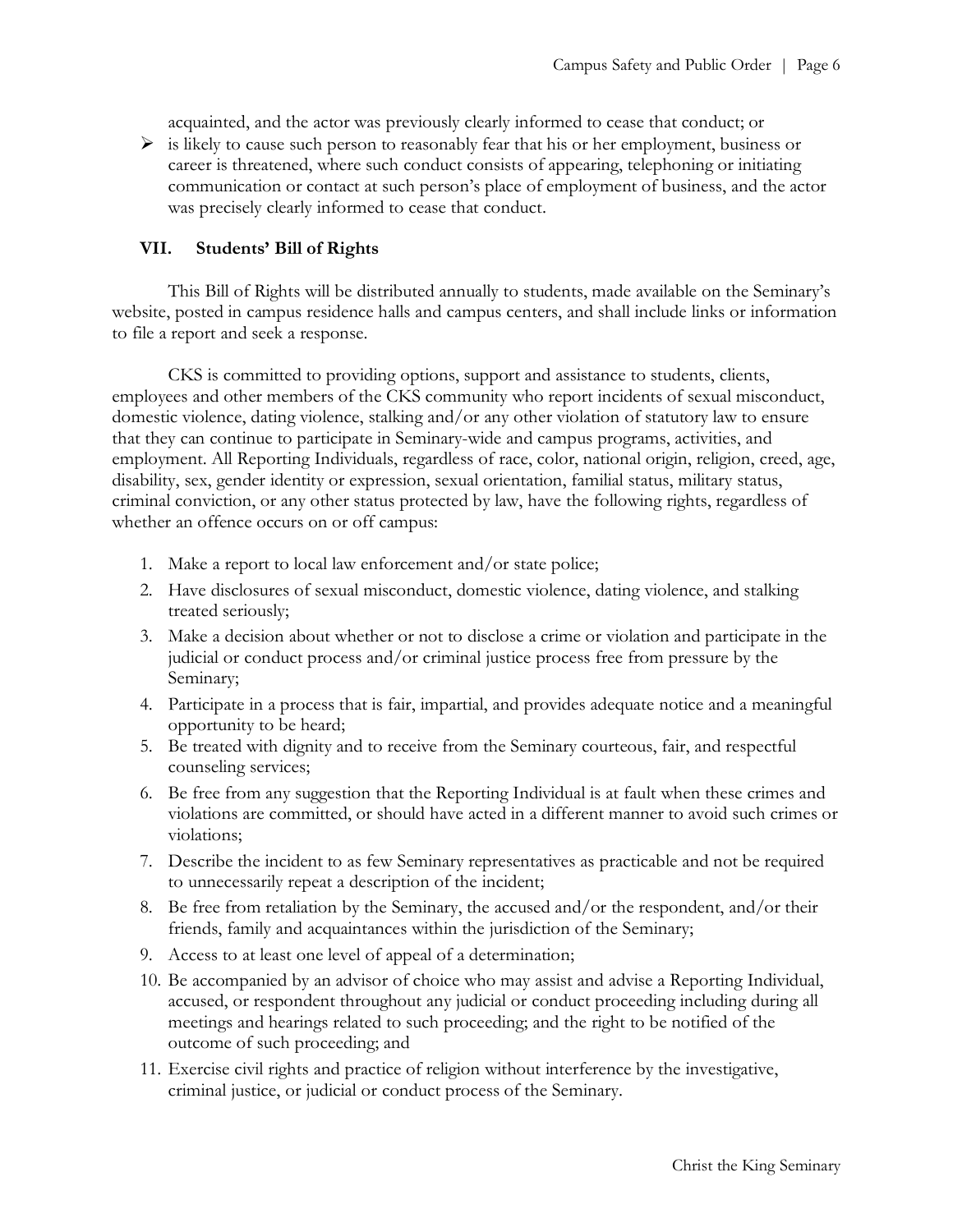## **VIII. Reporting**

The Seminary strongly encourages the prompt reporting of sexual misconduct, domestic violence, dating violence, stalking and/or any other violation of statutory law. The report may be made by any Reporting Individual, which includes:

(a) A person covered by this policy who believes they experienced sexual misconduct, domestic violence, dating violence, stalking and/or any other violation of statutory law; or

(b) A person who has information that sexual misconduct, domestic violence, dating violence, stalking and/or any other violation of statutory law may have been committed by a person covered by this policy.

Reports should be made to the Title IX Coordinator, Patrick Melfi. He can be reached at 711 Knox Road, East Aurora, New York at (716) 805-1412 or via e-mail at pmelfi@cks.edu.

Any member of the Seminary community who believes he or she has been subjected to sexual misconduct, domestic violence, dating violence, stalking and/or any other violation of statutory law is encouraged to report it and may request that an investigation be conducted. Unless the report is made to an office or individual who has been designated as a confidential resource (as described below), Reporting Individuals should assume that a Seminary office, official or employee to whom a report is made will share that report with the Title IX Coordinator for review and handling in accordance with this policy. In fact, certain Seminary employees are required by law to do so.

The following Seminary employees with knowledge of unreported conduct that violates this policy (or which could potentially be deemed to violate this policy) are considered "responsible employees" who are required to report such alleged conduct to the Title IX Coordinator: (i) the President, (ii) the Vice Rector, (iii) and all other Seminary faculty members. However, Reporting Individuals should assume that a Seminary employee to whom a report is made will share that report with the Title IX Coordinator for review and handling in accordance with this policy.

Upon receiving a report of alleged conduct, the Title IX Coordinator will provide the Reporting Individual with information regarding the importance of preserving evidence and, where applicable, the importance of obtaining a sexual assault forensic examination as soon as possible.

#### *Reports to Police/Criminal Investigation*

In addition to seeking redress through the Seminary, the Reporting Individual is also encouraged to report criminal concerns to the local law enforcement for the jurisdiction where the incident took place. Local law enforcement agencies do not necessarily notify the Seminary when a crime has occurred in their jurisdiction, so the Seminary will not have notice of an incident unless a report is also made to the Seminary. A criminal investigation is separate from a Seminary's process and will not be coordinated through the Seminary.

#### *Prohibition Against Retaliation*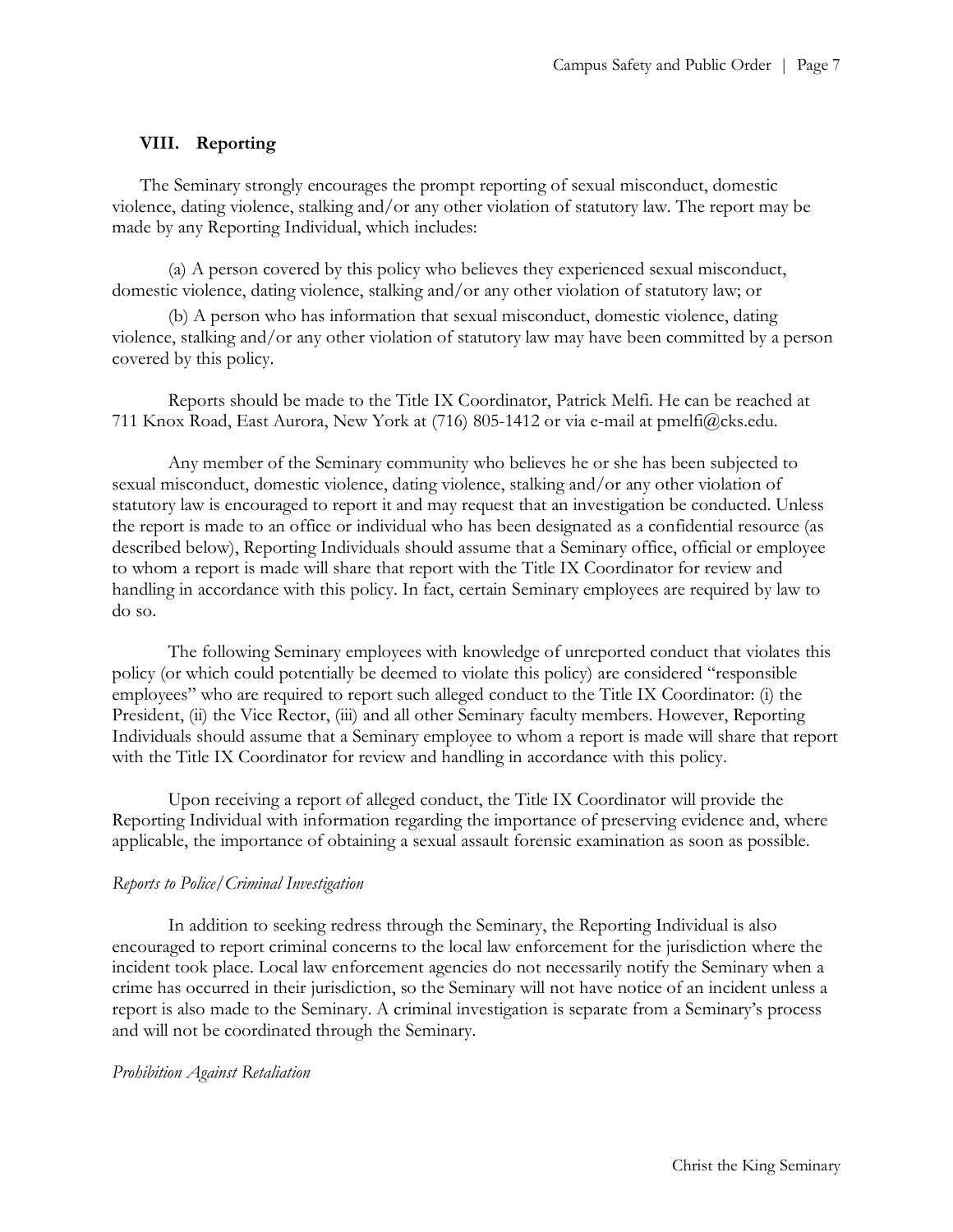No individual who makes a complaint alleging an offence or who participates in the investigation or resolution of such a complaint shall be subject to retaliation as a result of such activity or participation. Retaliation exists when action is taken against a Reporting Individual or participant in the complaint process that (i) adversely affects the individual's opportunity to benefit from the Seminary's programs or activities, and (ii) is motivated in whole or in part by the individual's participation in the complaint process.

## *Alcohol and/or Drug Use Amnesty*

The health and safety of every student at the Seminary is of utmost importance. The Seminary recognizes that students who have been drinking and/or using drugs (whether such use is voluntary or involuntary) at the time that violence, including but not limited to sexual violence, domestic violence and dating violence occurs may be hesitant to report such incidents due to fear of potential consequences for their own conduct. Christ the King Seminary strongly encourages students to report these kinds of incidents to institution officials. A Reporting Individual acting in good faith that discloses any such alleged incident to Seminary's officials or law enforcement will not be subject to the Seminary's code of conduct action for violations of alcohol and/or drug use policies occurring at or near the time of the commission. Questions about the penal law or the criminal process should be directed to law enforcement or the district attorney.

# *Institutional Crime Reporting*

Reports of certain crimes will be included in the Seminary Clery Act Annual Security Report in a manner that neither identifies the specifics of the crime (personal identifiers) nor the identity of the Reporting Individual.

CKS is obligated to issue timely warnings of Clery Act crimes that represent a serious or continuing threat to students and employees (subject to exceptions, such as when potentially compromising law enforcement efforts and when the warning itself could potentially identify the Reporting Individual). A Reporting Individual will never be identified in a timely warning.

Further, the Family Educational Rights and Privacy Act (FERPA) allows covered schools to share information with a student's parents when (a) there is a health or safety emergency, or (b) when the student is a dependent on either parent's prior year federal income tax return. However, in general, the Seminary will not share information about a report of domestic violence, dating violence, stalking, or sexual assault with parents without the permission of the Impacted Party.

# **IX. Protection and Accommodations**

When the Seminary has notice of an allegation of conduct prohibited by this policy, the Seminary will afford all reasonable and available protections and accommodations. These protections and accommodations will generally remain in effect throughout the duration of the investigation, any appeal process and beyond should it be deemed necessary. Any accommodations or protective measures provided to the Reporting Individual will be kept confidential to the extent possible. Protections and Accommodations may include:

- 1. Housing reassignments;
- 2. Course reassignments;
- 3. Alterations of course schedules, assignments or tests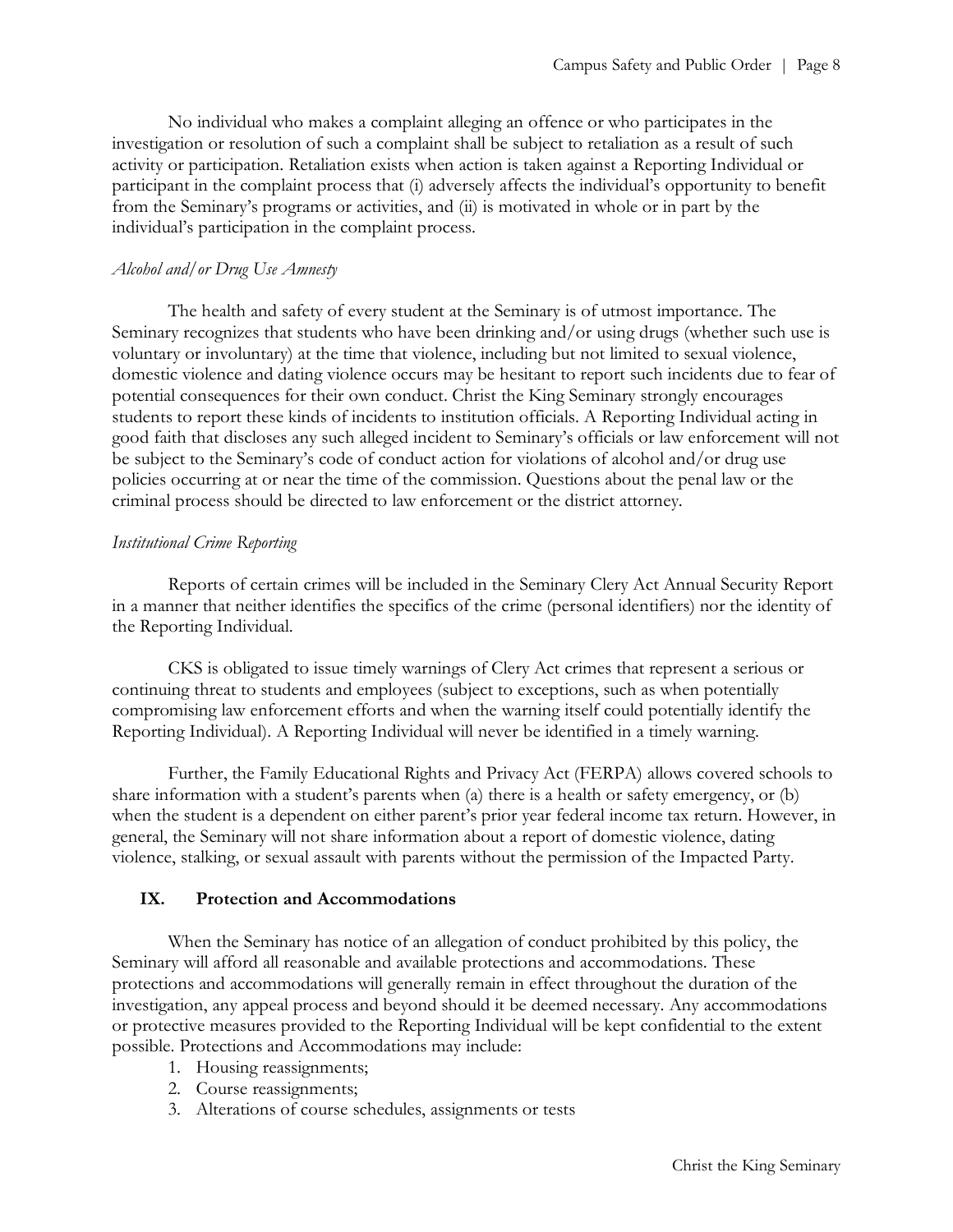- 4. Temporary suspension or revision of Seminary policies or practices
- 5. No contact orders (such an order serves as a notice to both parties that they must not have verbal, electronic, written, or third party communication with one another); and
- 6. Removal from the Seminary community.

In all cases where the Accused or Respondent is a student, the Seminary will issue a "no contact order" whereby continued intentional contact with the Reporting Individual would be a violation subject to additional conduct charges. If the Accused or Respondent and a Reporting Individual observe each other in a public place, it shall be the responsibility of the Accused or Respondent to leave the area immediately and without directly contacting the Reporting Individual. The Seminary may establish an appropriate schedule for the Accused and Respondent to access applicable Seminary buildings and property at a time when such buildings and property are not being accessed by the Reporting Individual.

## *No contact orders are institutional documents that do not have the legal effect of orders of protection, which are obtained through a court.*

When the Accused or Respondent is a student or other member of the Seminary community and is determined to present a continuing threat to the health and safety of the community, the Seminary will subject the Accused or Respondent to interim suspension or similar action pending the outcome of the investigation and appeal processes described in this policy.

Both the accused or respondent and the reporting individual shall, upon request and consistent with the institution's policies and procedures, be afforded a prompt review, reasonable under the circumstances, of the need for and terms of any protection or accommodation afforded under this policy that directly affects him or her, and shall be allowed to submit evidence in support of his or her request. The promptness of any such review is determined by the Seminary in view of the circumstances of the case, personnel availability, complexity of the request, and evidence/information submitted favoring or arguing against a modification. There is no requirement in this provision for a full, in person hearing to review the order.

## *Assistance in Obtaining Order of Protection*

The Reporting Individual has the right to seek an Order of Protection from the local law enforcement agency. Upon request, the Seminary will provide assistance in obtaining an Order of Protection from local law enforcement. If the Seminary receives an Order of Protection or its equivalent that concerns the Reporting Individual and/or Accused or Respondent, then a copy will be provided to the Reporting Individual and/or Accused or Respondent. The Reporting Individual and/or Respondent may then meet or speak with the Title IX Coordinator who can explain the order and answer questions about it, including information from the order about the responsibility of the Accused or Respondent to stay away from the protected person, and explain the consequences for violating the order, including but not limited to arrest, additional conduct charges, and interim suspension. The Reporting Individual (or other protected individual) may seek the assistance of local law enforcement in effecting an arrest when the Accused or Respondent violates an Order of Protection.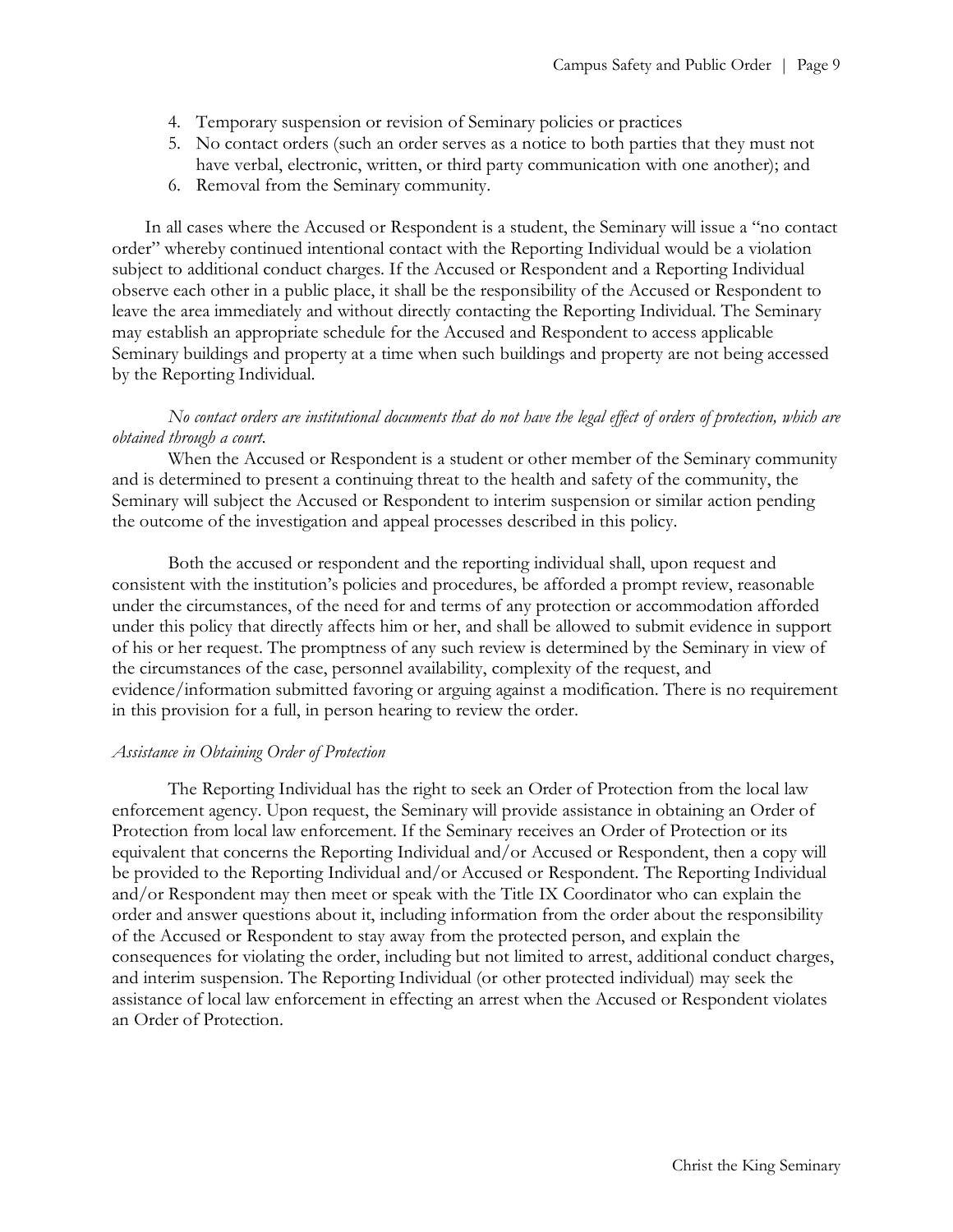# **X. Resources**

CKS wants you to get the information and support you need regardless of whether you would like to move forward with a report to campus officials or police of sexual misconduct, domestic violence, dating violence, stalking and/or any other violation of statutory law. You may want to talk with someone about something you observed or experienced, even if you are not sure that the behavior constitutes any of the aforementioned. A conversation where questions can be answered is far superior to keeping something to yourself.

**At a minimum, at the first instance of disclosure by a Reporting Individual to a Seminary official, the following information shall be presented to the Reporting Individual: "You have the right to make a report to the Title IX Coordinator and/or Campus Safety Officer, local law enforcement, and/or State Police or choose not to report; to report the incident to the Seminary; to be protected by the Seminary from retaliation for reporting an incident; and to receive assistance and resources from the Seminary."**

Local law enforcement (to which a Reporting Individual may choose to make a report) include the following:

- East Aurora Police Department, 571 Main St, East Aurora, NY 14052 Phone: (716) 652-1111
- State police 24-hour hotline to report sexual assault on a NY campus: 1-844-845-7269.

In the event of a sexual assault or other violent assault, in addition to making a report to the Seminary, law enforcement or another resource, individuals may also choose to simultaneously utilize one or more of the options below for medical treatment and/or medical-legal evidence collection. To best preserve evidence, victims/survivors should avoid showering, washing, changing clothes, combing hair, drinking, eating, or doing anything to alter physical appearance until after a physical exam has been completed.

For medical-legal evidence collection, individuals should contact:

Crisis Services, www.crisisservices.org, 716-834-3131, available 24/7

Local hospital information can be found here:

- Catholic Health System: http://www.chsbuffalo.org/
- Kaleida Health: http://www.kaleidahealth.org/
- Erie County Medical Center: http://www.ecmc.edu/
- NOTE: Sexual contact can transmit Sexually Transmitted Infections (STI). Testing for STIs is available. Within 96 hours of an assault you can get a Sexual Assault Forensic Examination (commonly referred to as a rape kit) at a hospital which will include testing for STIs. While there should be no charge for a rape kit, there may be a charge for medical or counseling services off campus and, in some cases, insurance may be billed for services. You are encouraged to let hospital personnel know if you do not want your insurance policyholder to be notified about your access to these services. The New York State Office of Victim Services may be able to assist in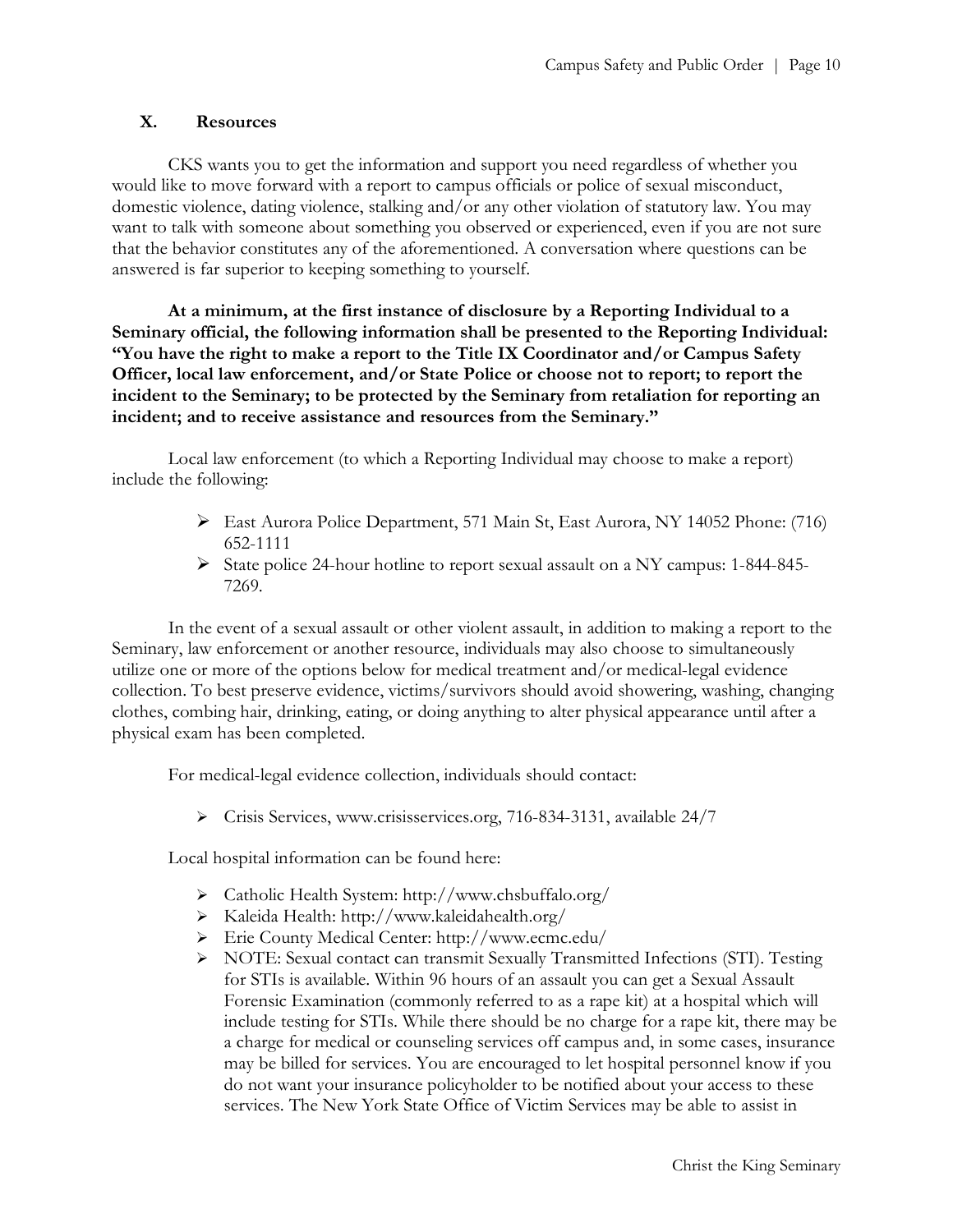compensating victims/survivors for health care and counseling services, including emergency funds. More information may be found here: http://www.ovs.ny.gov/helpforcrimevictims.html. or by calling 1-800-247-8035.

## *Confidentiality and Confidential Resources*

"Confidentiality" may be offered by an individual who is not required by law to report known or alleged incidents to Seminary officials, in a manner consistent with state and federal law. Confidentiality is a statutorily defined term, and the obligation to keep information in confidence is inherent for certain professionals on- and off-campus such as health care providers, licensed social workers, licensed mental health counselors, medical providers and pastoral and professional counselors. Many off-campus resources such as rape crisis centers are also confidential and, with the exception of certain child abuse and imminent threats, individuals working in such organizations have no obligation to report information back to the Reporting Individual's campus. Note, however, that even individuals who can typically maintain confidentiality are subject to exceptions under the law, including when an individual is a threat to him- or herself or others and the mandatory reporting of child abuse.

Off-campus options to disclose sexual or domestic violence *confidentially* include:

- New York State Coalition Against Sexual Assault: http://nyscasa.org/
- $\triangleright$  Office for the Prevention of Domestic Violence: http://www.opdv.ny.gov/help/index.html
- New York State Coalition Against Domestic Violence: http://www.nyscadv.org/;
- GLBTQ Domestic Violence Project: http://www.glbtqdvp.org/; and
- $\triangleright$  Safe Horizons: http://www.safehorizon.org/.

These hotlines are for crisis intervention, resources, and referrals, and are not reporting mechanisms, meaning that disclosure on a call to a hotline does not provide any information to the Seminary. Reporting Individuals are encouraged to additionally contact a campus resource so that the Seminary can take appropriate action in these cases.

#### *Non-Confidential Resources*

"Privacy" may be offered by an individual when such individual is unable to offer confidentiality under the law. This individual will not disclose information learned from a Reporting Individual more than necessary to comply with applicable laws, including informing appropriate Seminary officials.

Most employees at the Seminary are required to report known incidents of sexual violence, as well as some other crimes, so they are not confidential resources. Reporting Individuals should assume that a Seminary employee to whom a report is made will share that report with the Title IX Coordinator for review and handling in accordance with this policy. While Seminary employees likely cannot offer confidentiality, they can offer "privacy."

Privacy is the default. It means that a Seminary employee may have to share information pursuant to federal or state law or Seminary policy with certain other Seminary employees, but they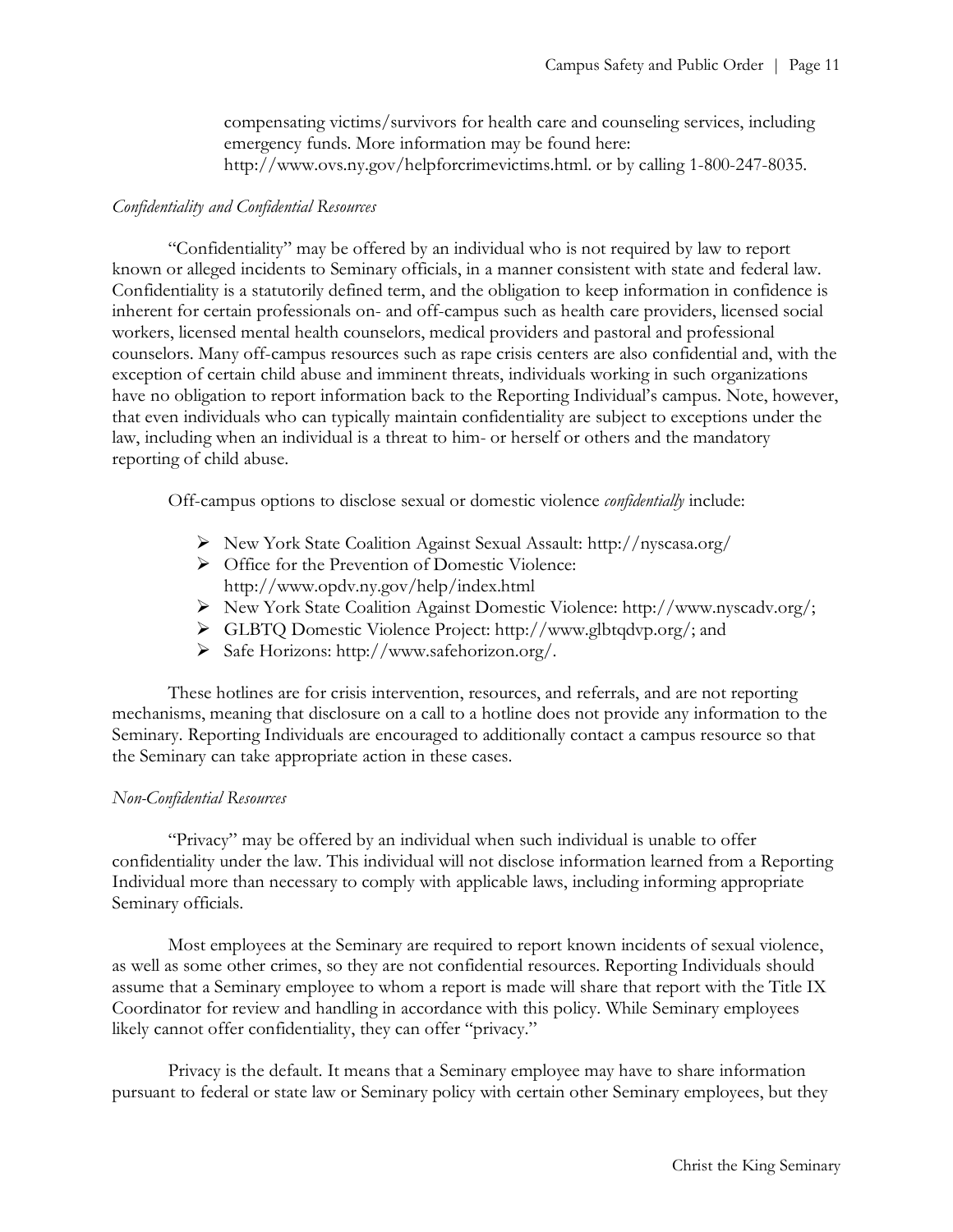will not share the private information beyond what is required or needed to comply with law and policy, and will otherwise limit re-disclosure as much as possible. They may not however, offer true confidentiality.

The following designated Seminary officials can offer *privacy* and can provide information about remedies, accommodations, evidence preservation, and how to obtain resources. These officials will also provide the information contained in the Students' Bill of Rights, including the right to choose when and where to report, to be protected by the institution from retaliation, and to receive assistance and resources from the institution. These Seminary officials will disclose that they are **private** and **not confidential** resources and they may still be required by law and Seminary policy to inform one or more Seminary officials about the incident, including but not limited to the Title IX Coordinator.

- Title IX Coordinator, Rev. F. Patrick Melfi (716) 805-1412
- Campus Safety Officer, Rev. F. Patrick Melfi (716) 805-1412
- Vice President of Administration, Fr. John Staak (210) 422-4119
- Vice Rector, Rev. Robert Wozniak (716) 805-1439
- Freasurer, Ms. Nancy Ehlers (716) 572-3975
- Academic Dean, Michael Sherry (716) 861-0526

## **XI. Investigation and Resolution**

Reports will be investigated in accordance with this policy. The President will determine, based upon the nature of the alleged incident, who will conduct the investigation as outlined in this policy, normally the Title IX Coordinator. If the Accused or Respondent is the Title IX Coordinator, the President will appoint someone else to assume responsibility for this policy and its procedures. If the Accused is the President, the chair of the Board of Trustees will determine who will conduct the investigation.

When the Accused is an employee of an affiliated entity or vendor of the Seminary, the Seminary will, at the request of the Reporting Individual, assist in reporting to the appropriate office of the vendor or affiliated entity and, if the response of the vendor or affiliated entity is not sufficient, assist in obtaining a persona non grata letter, subject to legal requirements and Seminary policy.

The Reporting Individual's identity shall remain private at all times if said Reporting Individual wishes to maintain privacy.

## *Privacy versus Confidentiality*

All CKS offices and employees who cannot guarantee *confidentiality* will maintain your *privacy*  to the greatest extent possible. The information you provide to a non-confidential resource will be relayed only as necessary to investigate and/or seek a resolution and to notify, as appropriate, the Title IX Coordinator or his/her designee, who is responsible under the law for tracking patterns and spotting systemic issues. CKS will limit the disclosure as much as possible, even if a determination is made that the request for confidentiality cannot be honored.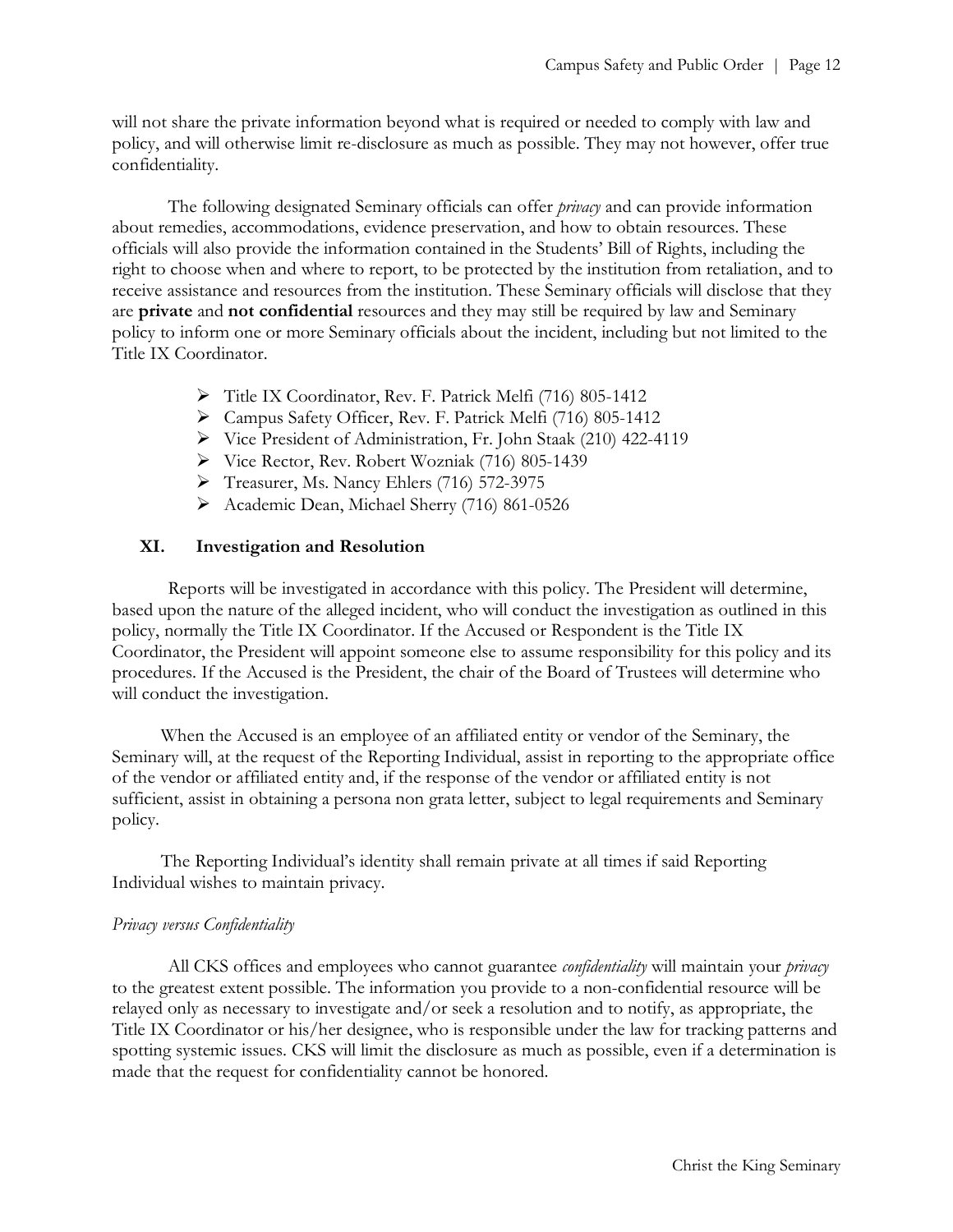### *Requesting Confidentiality: How CKS Will Weigh the Request and Respond*

If you disclose an incident to a CKS designated official who is responsible for responding to or reporting incidents of sexual misconduct, domestic violence, dating violence, stalking and/or any other violation of statutory law, but wish to maintain confidentiality, your request must be weighed against our obligation to provide a safe, non-discriminatory environment for all members of our community, including you. We may seek consent from you prior to conducting an investigation. You may decline to consent to an investigation, and that determination will be honored unless the Seminary's failure to act does not adequately mitigate the risk of harm to you or other members of the CKS community. You may withdraw your complaint or involvement from the Seminary process at any time. Your declination, withdrawal or confidentiality request may limit our ability to meaningfully investigate and pursue conduct action against an accused individual. If the Seminary determines that it must move forward with an investigation, both you and any actual or potential Reporting Individuals will be notified and the Seminary will take immediate action as necessary to protect and assist you and them.

CKS will consider many factors to determine whether to proceed despite a request for confidentiality. These factors include, but are not limited to:

- $\triangleright$  Whether the Accused or Respondent has a history of violent behavior or is a repeat offender;
- $\triangleright$  Whether the incident represents escalation, such as a situation that previously involved sustained stalking,
- The increased risk that the Accused or Respondent will commit additional acts of violence;
- Whether the Respondent used a weapon or force;
- Whether the Reporting Individual is a minor; and
- $\triangleright$  Whether the institution possesses other means to obtain evidence such as security footage, and whether available information reveals a pattern of perpetration at a given location or by a particular group.

#### *Informal Resolution*

**Allegations involving acts of violence may not be resolved using an informal resolution process (i.e. mediation).** However, other alleged violations of this policy, including some allegations of sexual harassment, may be resolved using an informal resolution process overseen by one or more Seminary representatives if (i) the Seminary determines, in its discretion, that such a process would be appropriate; and (ii) all parties agree to participate. The parties to any such informal process will not be required to deal directly with one another without the Seminary's involvement. Instead, one or more Seminary representatives may arrange for or facilitate mediation between the involved parties and coordinate other informal resolution measures. Any party may request that the informal resolution process be terminated at any time, in which case the formal resolution process (described below) would commence. In addition, any party can pursue formal resolution if he or she is dissatisfied with a proposed informal resolution.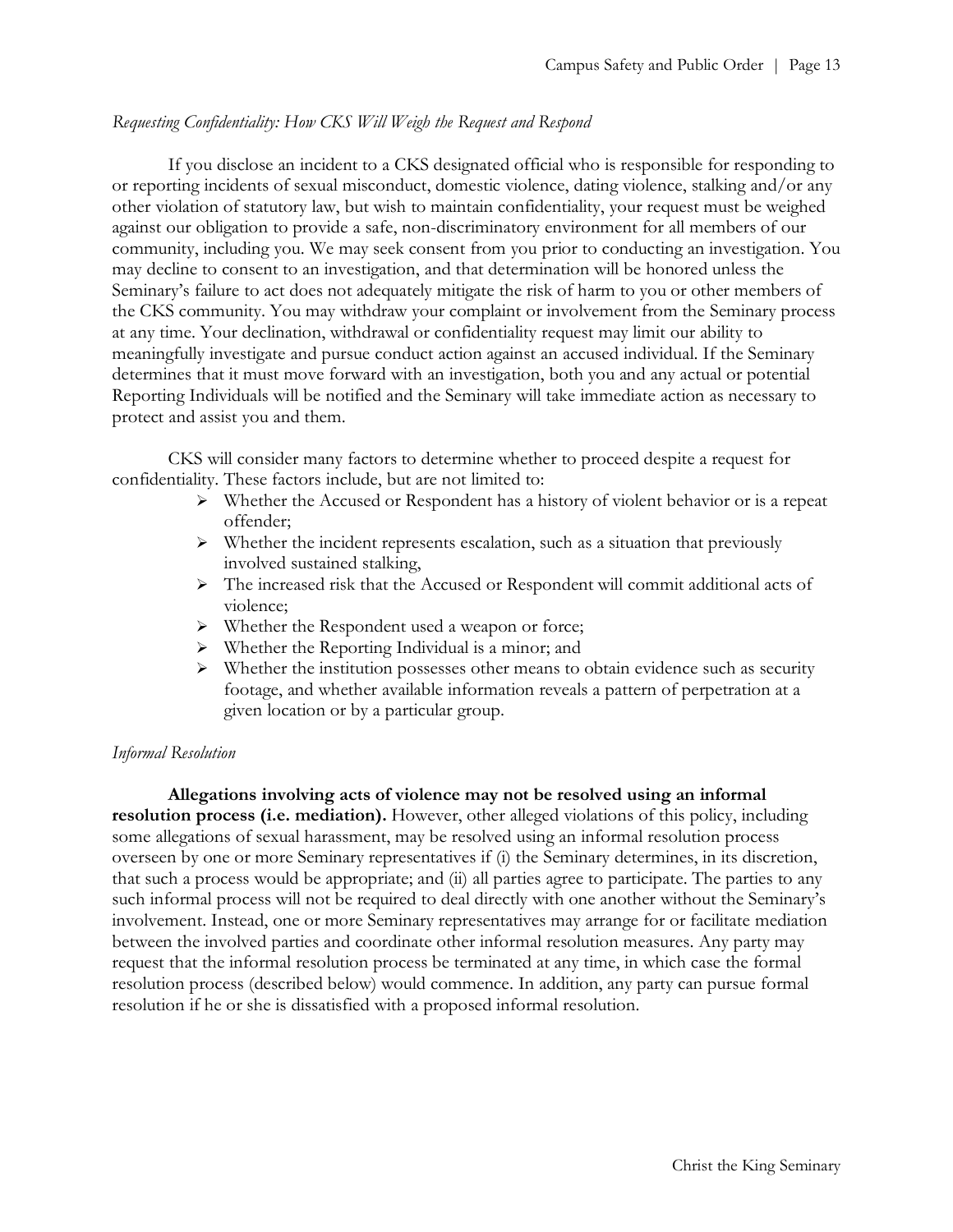## *Formal Resolution*

1. Time Frame of Investigation and Sanctions

An investigation conducted pursuant to this policy, the investigator's preparation of his/her report and recommendation, and the imposition of sanctions should normally be completed within 60 calendar days after the Seminary has notice of an allegation. The Title IX Coordinator or his designee, may extend this time frame for good cause, including Seminary breaks. If the time frame is extended, notice of the extension and the reasons for such extension will be provided to the Reporting Individual and Respondent.

## 2. Impact of Criminal Investigation

Where the Reporting Individual has also reported the alleged offence to local law enforcement, resulting in the commencement of a criminal investigation, the Seminary will not wait for the conclusion of a criminal investigation or criminal proceeding to begin its own investigation. While the Seminary may need to delay temporarily the fact-finding portion of its investigation under this policy while law enforcement is gathering evidence, the Seminary will still take any necessary interim accommodation and safety measures. The Seminary will promptly resume and complete its investigation once it learns that the local law enforcement has completed its evidence gathering stage of the criminal investigation. Typically, delays will not last more than 10 days. During any delay in the Seminary's investigation process caused by a criminal investigation, the Seminary will update the parties on the status of its investigation and inform the parties when the Seminary resumes its investigation pursuant to this policy.

## 3. Investigation Process

## a. Assigning an Investigator

When a determination is made to proceed with an investigation pursuant to this policy, the appropriately designated Seminary official will investigate. At any point during this process, the investigator may, in his/her discretion, be accompanied by a qualified individual to assist in the documentation of the investigation.

## b. Standard of Review

This investigation procedure will determine findings of fact using the "preponderance of the evidence" standard (i.e., it is more likely than not that the offence occurred). There is a presumption that the Respondent is "not responsible" until a finding of responsibility is made utilizing this standard. The criminal justice process utilizes different standards of proof and evidence than this investigation procedure. Any questions about whether a specific incident violated the penal law should be addressed to law enforcement or the district attorney.

## c. Cooperation.

All CKS faculty, staff, students, community members, and third parties (including contracted service providers and vendors) are expected to cooperate in the investigation process. As early as possible in this investigation process, the investigator will direct the Reporting Individual, Respondent, witnesses, and other involved individuals to preserve any relevant evidence.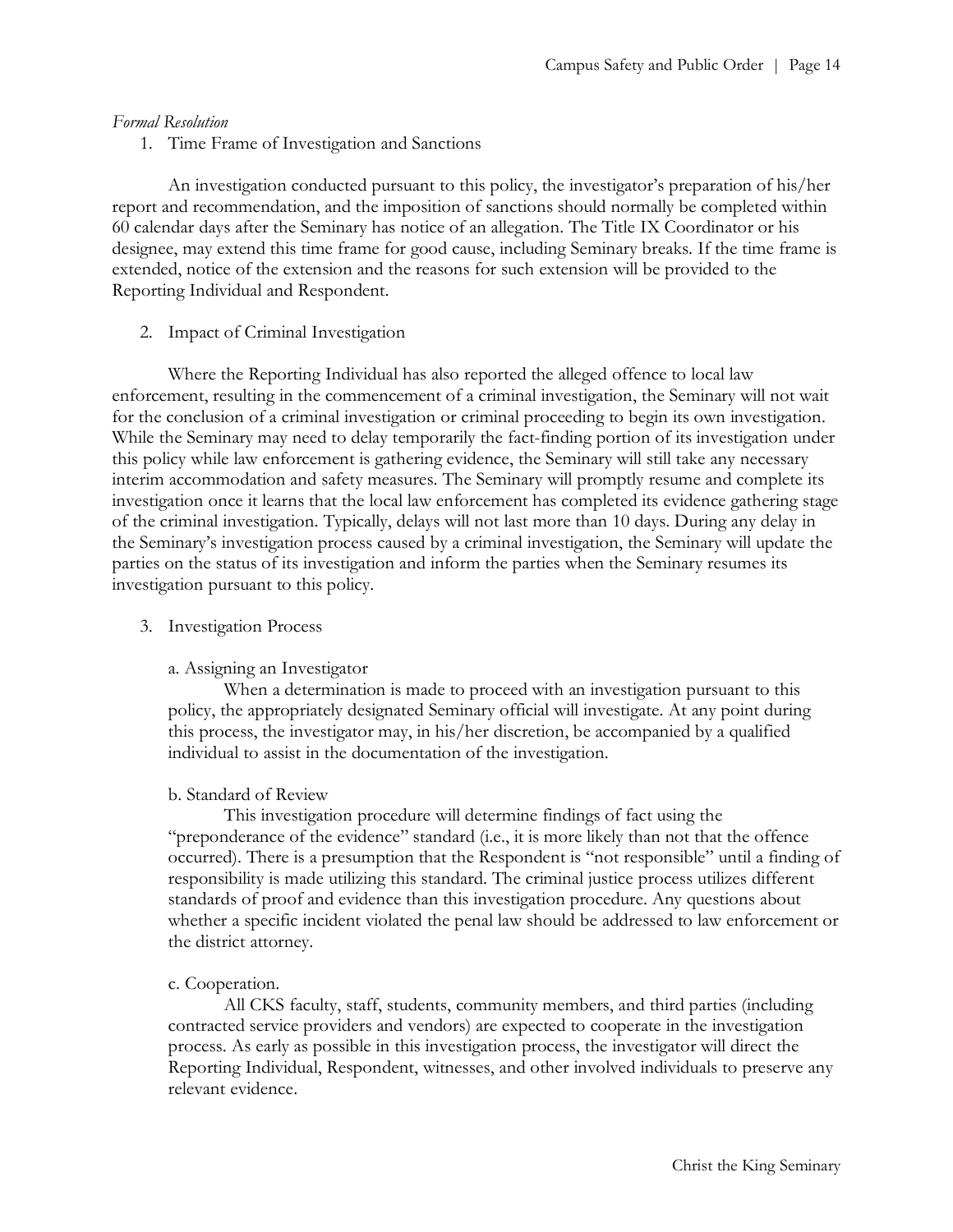#### d. Notice of Investigation.

At the outset of the investigation, the investigator will advise the Respondent in writing of the allegations against him or her ("Notice of Investigation"). A copy of this Notice of Investigation will also be provided to the Reporting Individual, as appropriate. Each will have an opportunity to respond to the Notice of Investigation in writing at any time during the investigation. The Respondent will also be advised of the possible sanctions against him or her.

#### e. Notifications Generally.

Notification and/or delivery to the Reporting Individual or Respondent, whether during this investigation process or at any other stage of a case being handled pursuant to this policy, shall be by personal delivery or registered mail or, if agreed upon by all parties, by electronic mail or facsimile. The Reporting Individual and Respondent will receive advance written or electronic notice of the date, time, and location of any meeting or hearing they are required to or are eligible to attend.

## f. Fact Finding.

In most cases, the investigation will involve conducting a thorough fact-finding investigation, which includes meeting separately with the Reporting Individual (if participating), Respondent, and pertinent witnesses, and reviewing other relevant information. Occasionally, a different or less formal response to the report may be warranted. At any time during the course of an investigation, the Reporting Individual, Respondent, or any witnesses may provide a written statement, other supporting materials, or identify other potential witnesses or relevant documentary evidence, regarding the matter under review. A range of options for providing testimony via alternative arrangements will be provided, including telephone/videoconferencing or testifying with a room partition. All proceedings will be documented and filed in the office of the President for a minimum of five years.

## g. Right to Exclude Certain Evidence.

The Reporting Individual has the right to exclude his/her own prior sexual history with persons other than the Respondent from consideration by the investigator. The Respondent likewise has the right to exclude his/her own prior sexual history with persons other than the Reporting Individual from consideration by the investigator. The parties also have the right to exclude their own mental health diagnosis or treatment from consideration by the investigator.

#### h. Support Persons.

The Reporting Individual and Respondent may have a support person accompany him or her through the process. A support person may not speak for the Reporting Individual or Respondent, present evidence or question witnesses. The Reporting Individual and Respondent are responsible for presenting evidence on their own behalf. Support persons may speak privately to their advisee during the investigation process. Either party may request a recess from an investigatory meeting to consult with their support person which will be granted at the discretion of the investigator or his/her designee.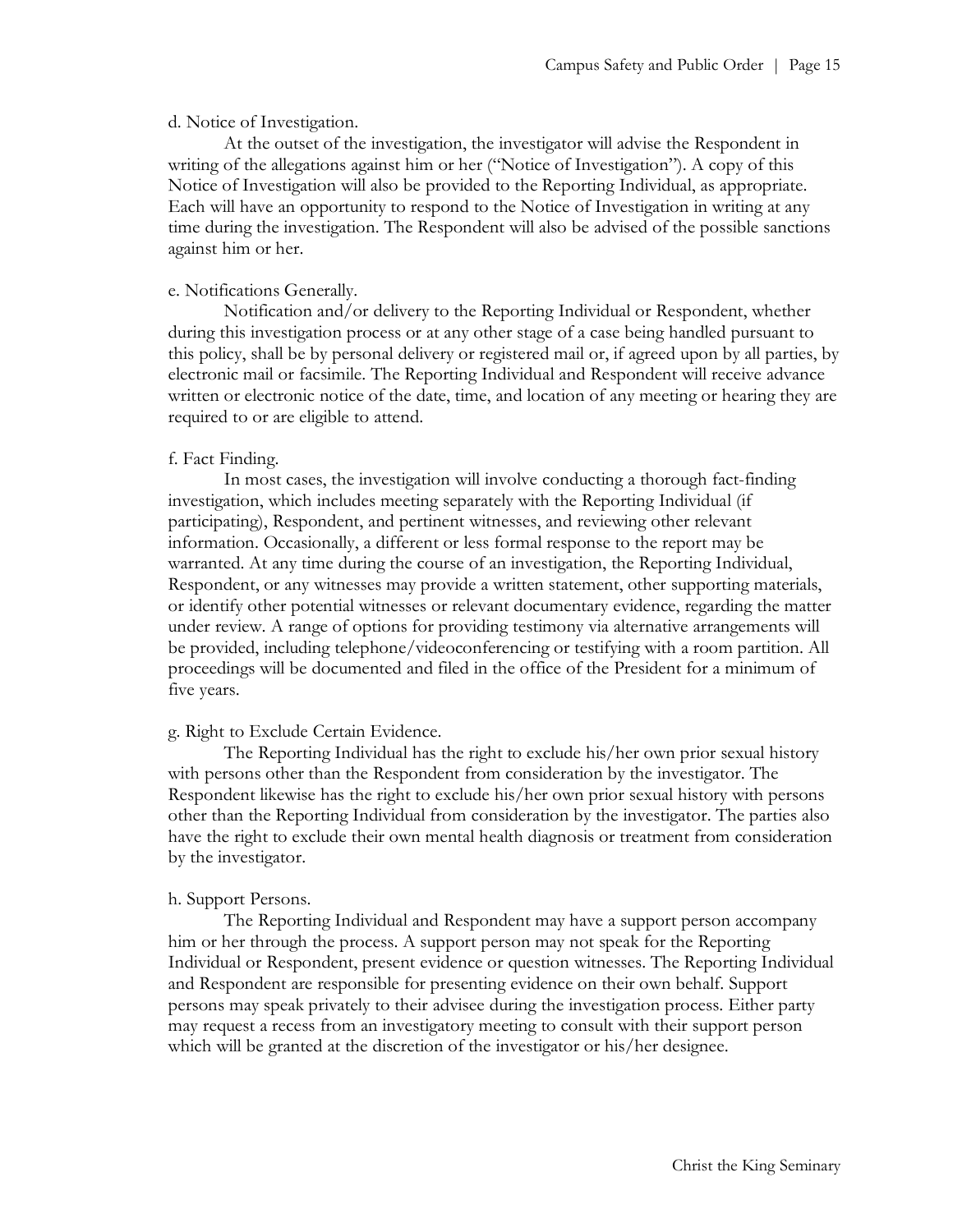i. Investigation Outcome.

In most cases, within 45 calendar days after the Seminary has notice of an alleged offence, the assigned investigator or his/her designee will prepare a written investigation report at the conclusion of an investigation. The investigator's written report will generally contain, at a minimum:

- i. a summary of the investigation;
- ii. the investigator's findings, including whether the investigator determined the Respondent to be responsible for the alleged offence;
- iii. if the Respondent is found responsible, a recommendation regarding the appropriate sanctions for the Respondent as well as any actions the Seminary will take to provide accommodations to the Reporting Individual or safety measure(s) for the Seminary community; and
- iv. a summary of the investigator's rationale in support of the findings and recommendations.

## *Notification of Outcome*

After the conclusion of the investigation, the Seminary will provide written notification to the Reporting Individual and the Respondent of the outcome, including the investigator's findings with respect to responsibility for the alleged offence, within three (3) calendar days after the conclusion of the investigation, unless the Seminary determines that additional time is required. This notice shall be issued contemporaneously to both parties.

Information regarding any individualized accommodations or safety measures offered or provided to the Reporting Individual will not be included in the copy of the notification that is provided to the Respondent. The Seminary neither encourages nor discourages the subsequent disclosure or sharing of the notification of outcome by either the Reporting Individual or the Respondent.

If the investigator finds the Respondent responsible for the alleged offence, the notification of outcome will advise the Reporting Individual and the Respondent of their right to submit a written impact statement to be considered when the Seminary determines the appropriate sanctions. Impact statements shall be submitted within seven (7) calendar days after the issuance of the notification of outcome.

If a Reporting Individual has chosen not to participate in the Seminary's review of an alleged offence under this policy but desires to be notified of the outcome, the Seminary will notify the Reporting Individual. If a Reporting Individual has expressed a desire, in writing, not to be notified of the outcome, the Seminary will honor that decision. In such cases, the Seminary will not send the notification itself to the Reporting Individual, but may proceed with any necessary accommodations and/or safety measures and may need to provide notification of those accommodations and/or safety measures, if appropriate.

## *Sanctions/Corrective Action*

If the results of the investigation include a determination that the Respondent is responsible for the alleged offence, then the matter will be referred to the Vice Rector to determine the appropriate sanctions and/or remedies. In a case involving allegations against the Vice Rector, the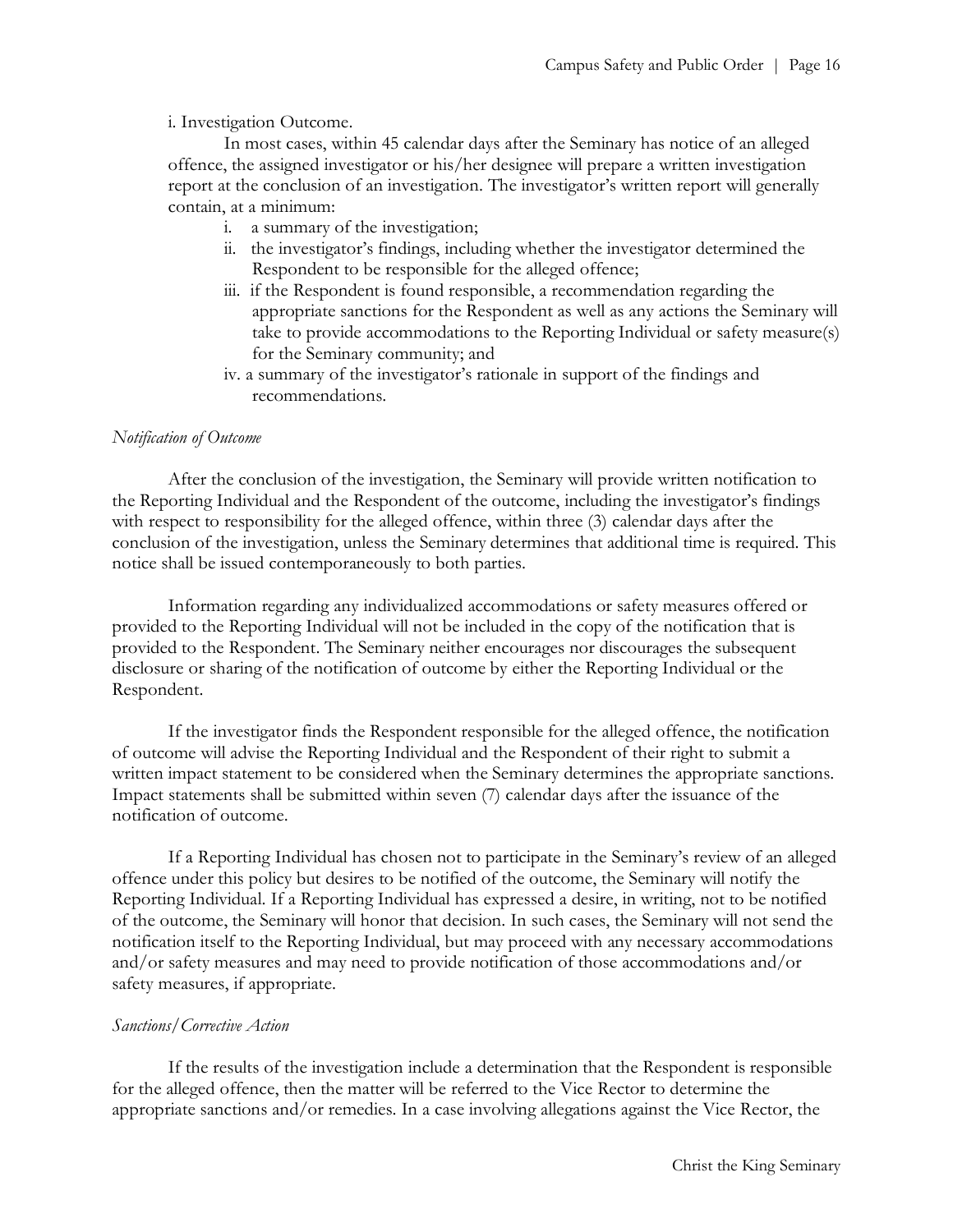matter will be referred to the chair of the Board of Trustees. With the sanctions and/or remedies, the Seminary will take reasonable steps to prevent the recurrence of any violations and to correct the discriminatory effects on the reporting individual (and others, if appropriate). The range of potential sanctions/corrective actions that may be imposed includes but is not limited to the following: verbal or written apology, remedial (e.g., discrimination or harassment) education, verbal or written warning, probation, suspension and dismissal.

In determining the appropriate sanctions, the Vice Rector (or chair of the Board of Trustees, if applicable) will consider the content of the investigation report, any impact statement(s) submitted by the parties, and any other information he/she deems relevant. Further, at this stage of the proceedings, the Vice Rector (or chair of the Board of Trustees, if applicable) may consider past findings of domestic violence, dating violence, stalking or sexual assault concerning the Respondent.

For crimes of violence, including, but not limited to sexual violence, defined as crimes that meet the reporting requirements pursuant to the federal Cleary Act establish in 20 U.S.C.  $1092(f)(1)(F)9i)(I)-(VIII)$ , a notation shall be made on the transcript of students found responsible after a conduct process that they were "suspended after a finding of responsibility for a code of conduct violation" or "expelled after a finding of responsibility for a code of conduct violation." For the respondent who withdraws from the institution while such conduct charges are pending, and declines to complete the disciplinary process, a notation shall be made on the transcript of such student that they "withdrew with conduct charges pending." An appeal made be made seeking removal of a transcript notation for suspension, which suspension shall not be removed until one year after its conclusion. Notations for expulsion shall not be removed. If a finding of responsibility is vacated for any reason, any such transcript notation shall be removed.

#### *Notice of Sanctions/Corrective Action*

If applicable, notice of the determination by the Vice Rector (or chair of the Board of Trustees, if applicable) regarding sanctions/corrective action will be provided simultaneously to the Reporting Individual and the Respondent. Information regarding any individualized accommodations or safety measures offered or provided to the Reporting Individual will not be included in the copy of any notice that is provided to the Respondent. The Seminary neither encourages nor discourages the subsequent disclosure or sharing of the determination regarding sanctions by either the Reporting Individual or the Respondent.

If a Reporting Individual has chosen not to participate in the Seminary's review of the alleged offence but desires to be notified of the outcome, the Seminary will notify the Reporting Individual of the determination regarding sanctions. If a Reporting Individual has expressed a desire, in writing, not to be notified of the outcome, the Seminary will honor that decision. In such cases, the Seminary will not send the notification itself to the Reporting Individual, but may proceed with any necessary accommodations and/or safety measures and may need to provide notification of those accommodations and/or safety measures, if appropriate.

#### *Right to Appeal*

Once written notice of the investigation outcome and determination regarding sanctions (if applicable) has been provided, both the Reporting Individual and the Respondent will have the opportunity to appeal the outcome (including the issue of whether there is an offence and any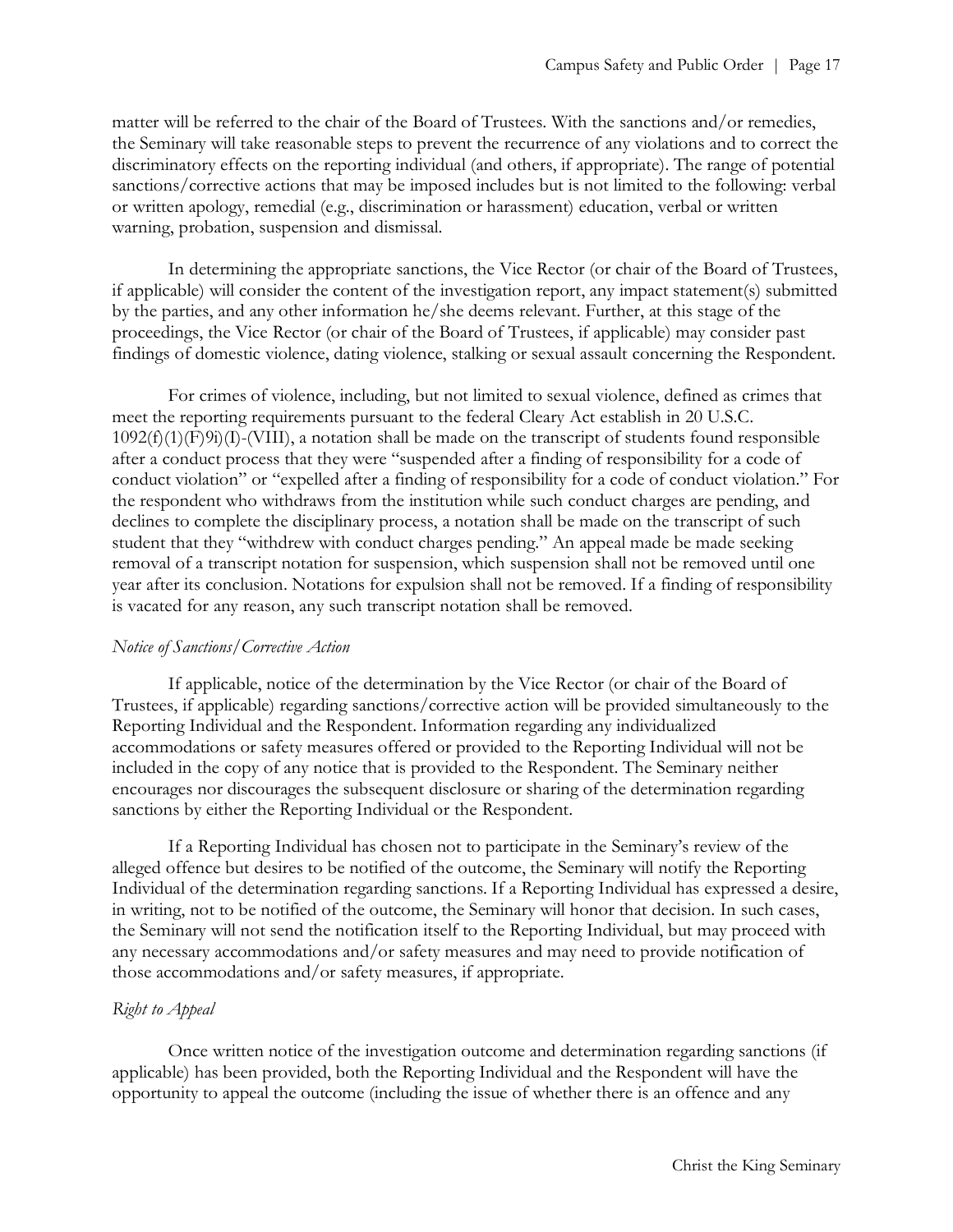sanction(s) imposed). Any appeal must be submitted in writing to the President within seven (7) calendar days of being notified of the outcome of the investigation or determination regarding sanctions, whichever is later. The written appeal must set forth the grounds upon which the appeal is based.

The grounds for the appeal will be limited to the following:

- $\triangleright$  There is new and compelling evidence that was not available at the time of the initial investigation that could significantly impact the outcome of the case.
- $\triangleright$  There were procedural irregularities that substantially affected the outcome of the case to the detriment of the Reporting Individual or the Respondent.
- $\triangleright$  The sanction is substantially disproportionate to the factual findings.

The investigator's report and the investigation files will be made available for review by the Reporting Individual and/or the Respondent during the 7-day time period for appeal. If a party wishes to review the investigator's report and/or the investigation files, he/she must contact the Title IX Coordinator to schedule a time and place for him/her to do so.

All materials, including the letter requesting appeal of the decision, will be promptly forwarded to an Appeals Panel that will be appointed by the President for review. The Appeals Panel will schedule a meeting within ten (10) business days of receipt of the request for review/appeal. The participants at the scheduled meeting shall be, at a minimum, the party appealing and the Appeals Panel. The Appeals Panel shall conduct a prompt, thorough and impartial review of the materials. The Appeals Panel shall have the right to re-interview witnesses (e.g., if testimony is unclear or new evidence has been brought to light), or to interview additional witnesses if needed to ensure an equitable decision. The Appeals Panel will present its decision within ten (10) business days after the initial appeals meeting unless additional time is needed for good cause. If additional time is needed, both parties shall be notified and provided with an estimated date of the appeal decision. The Appeals Panel will inform the President of its findings and the President shall make the final determination in the case.

## **XII. Security**

- 1. **Sexual Assault Prevention Information**. In addition to the information provided in the Faculty, Employee, Seminarian and Graduate Student Handbooks relating to the maintenance of public order and the prohibiting, among other things, of any action or situation which recklessly or intentionally endangers mental or physical health, the Campus Safety Officer shall provide information about sexual violence, domestic violence and stalking prevention information and reporting to incoming students through programs which may include workshops, seminars, presentations, discussion groups and/or written materials in order to promote discussion, encourage reporting of actual or potential incidents, and facilitate its prevention. Such information shall include, but not be limited to:
	- a. The applicable laws, ordinances, and regulations of sex offences;
	- b. The penalties for commission of sex offences;
	- c. The procedures in effect at the Seminary for dealing with sex offences;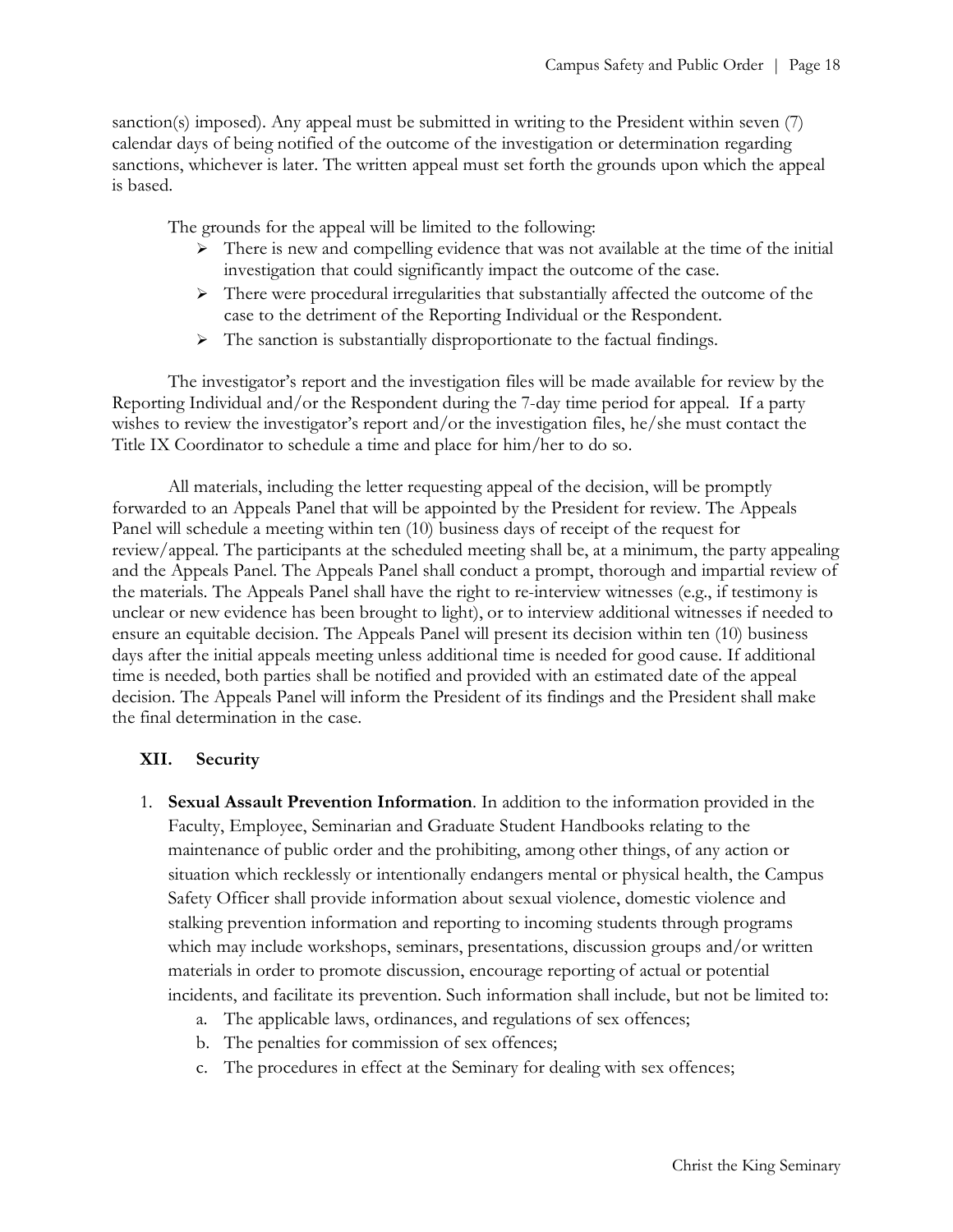- d. The availability of counseling and other support services for the victims of sex offences;
- e. The nature of and common circumstances relating to sex offences on campus; and
- f. The methods the Seminary employs to advise and to update students about security procedures.
- 2. **Campus Crime Reporting and Statistics**. The means for accessing the campus crime statistics that are filed annually with the United States Department of Education as required under 20 US 1092(f) shall be indicated in the Seminarian and the Graduate Student Handbooks. The information included in these handbooks shall include the United States Department of Education's web site address for campus crime statistics as well as the contact information for the campus security officer (phone number, email address) through which requests for campus crime statistics can be made. The Campus Security Officer will provide, upon request, a hard copy of all campus crime statistics as reported to the United States Department of Education within ten business days of said request either in person or by mail. On an annual basis the Campus Security Officer shall provide for the informing of students and prospective students about campus safety policies and procedures as well as the existence of the campus crime statistics.
- 3. **Investigation of Violent Felony Offences**. All circumstances and occurrences involving the use, threatened use, or any alarm or reasonable suspicion about the actual or potential use of physical force occurring at or on Seminary grounds, and any report of an actual or potentially missing residential student or employee, shall be promptly reported to the President or his designee, and the campus security officer, and an investigation shall ensue. Said circumstances and/or occurrences should also be reported to and coordinated with the East Aurora (New York) Police Department if they are imminent, in process, a victim requests such, or there is cause to believe that a violent felony offence is involved as defined and enumerated in section 70.02 of the NYS Penal law.
- 4. **Bias Related Crime Prevention Information**. In addition to the information provided in the aforementioned Handbooks, the Campus Safety Officer shall provide information about bias-related crime prevention measures through programs which may include workshops, seminars, presentations, discussion groups and/or written materials in order to promote discussion, encourage reporting of actual or potential incidents, and facilitate its prevention. Such information shall include, but not be limited to:
	- a. The applicable laws, ordinances, and regulations on bias related crime, including provisions of article four hundred eighty-five of the NYS penal law;
	- b. The penalties for commission of bias related crimes;
	- c. The procedures in effect at the Seminary for dealing with bias related crime;
	- d. The availability of counseling and other support services for the victims of bias related crime;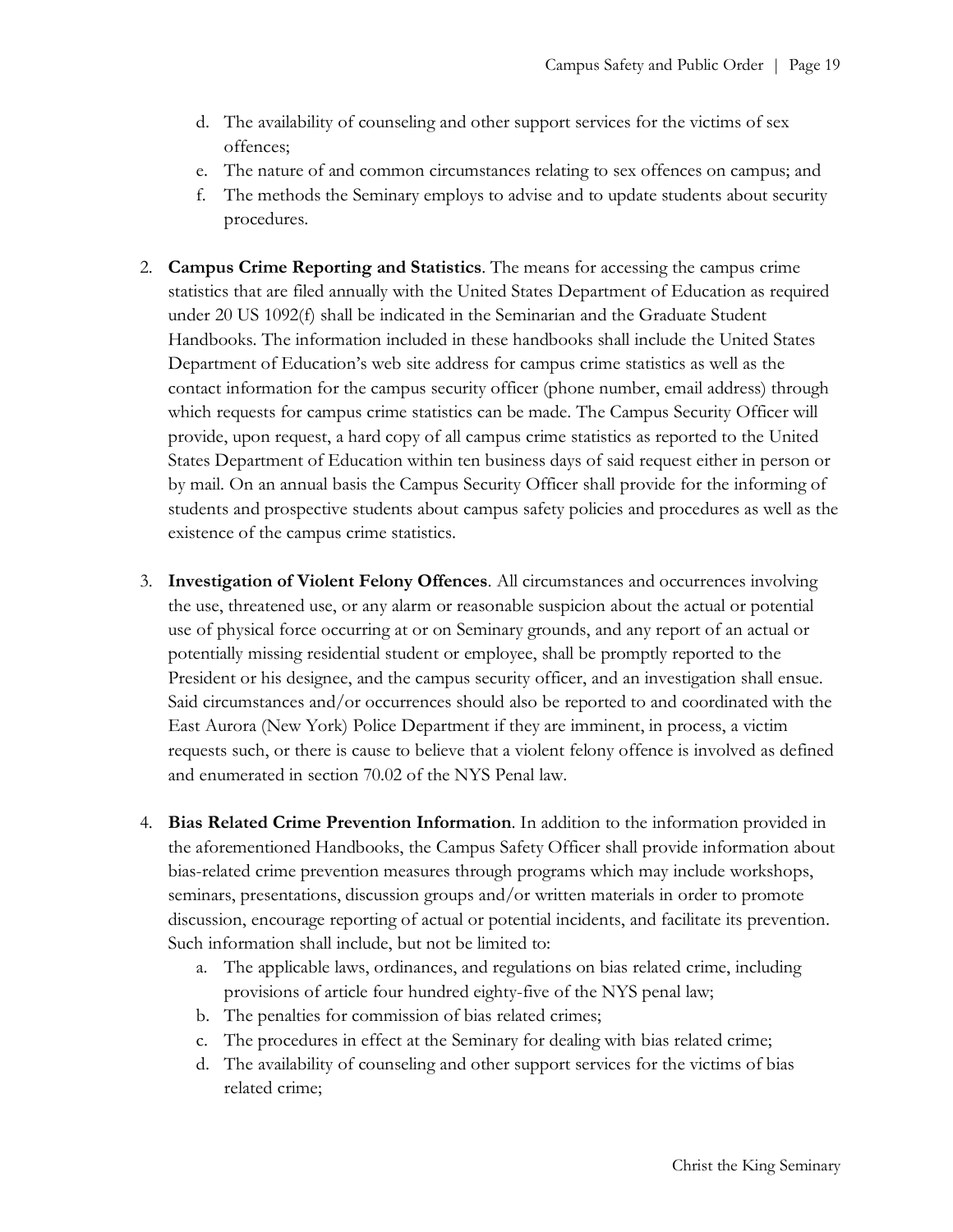- e. The nature of and common circumstances relating to bias related crime on campus; and
- f. The methods the Seminary employs to advise and to update students about security procedures.
- 5. **Prohibition on the marketing of credit cards**. Christ the King Seminary prohibits the advertising, marketing, or merchandising of credit cards on campus to students.

# **XIII. Fire Safety**

**1. Standards and measures**. This section serves as written notification to residential students and staff with regard to the fire safety standards and measures in place in all campus buildings. Currently:

- a. **Fire Safety System.** Most campus buildings are equipped with a fire safety system which is monitored 24/7 off campus by a central monitoring station. This system is inspected annually. The East Aurora Fire Department is notified immediately upon receiving an alarm signal.
- b. **Fire Safety Devices.**
	- i. Fire Alarm Pull Box. There are red Fire Alarm Pull Station boxes on every floor located near the exit signs. Printed on these pull station is "Pull Here in Case of Fire." Once activated an alarm is automatically sent to both the central monitoring station and the East Aurora Fire Department.
	- ii. Smoke Detectors. Smoke detectors are located in every resident room. The presence of smoke will send an alarm to the central monitoring station and the East Aurora Fire Department.
	- iii. Fire Safety Panel. The panel is activated and an alarm is sent to notify the East Aurora Fire Department. The panel sends the location of the incident and type of alarm that has been activated.
- c. **Fire Prevention and Protection Devices**.
	- i. Fire Suppression Systems**.** Currently there are no sprinkler systems on campus. A fire suppression system is located in the main kitchen and is inspected annually.
	- ii. Fire Drills. In accordance with New York Fire Codes and Laws, the campus is required to conduct semi-annual fire drills. All students, faculty, staff and residents must participate.
	- iii. Fire Extinguishers. There are portable fire extinguishers on every floor of the campus. These are inspected monthly.
- d. **Fire Safety Policies and Rules**.
	- i. No smoking in any campus buildings.
	- ii. No open flames **(e**.g. candles) in resident quarters.